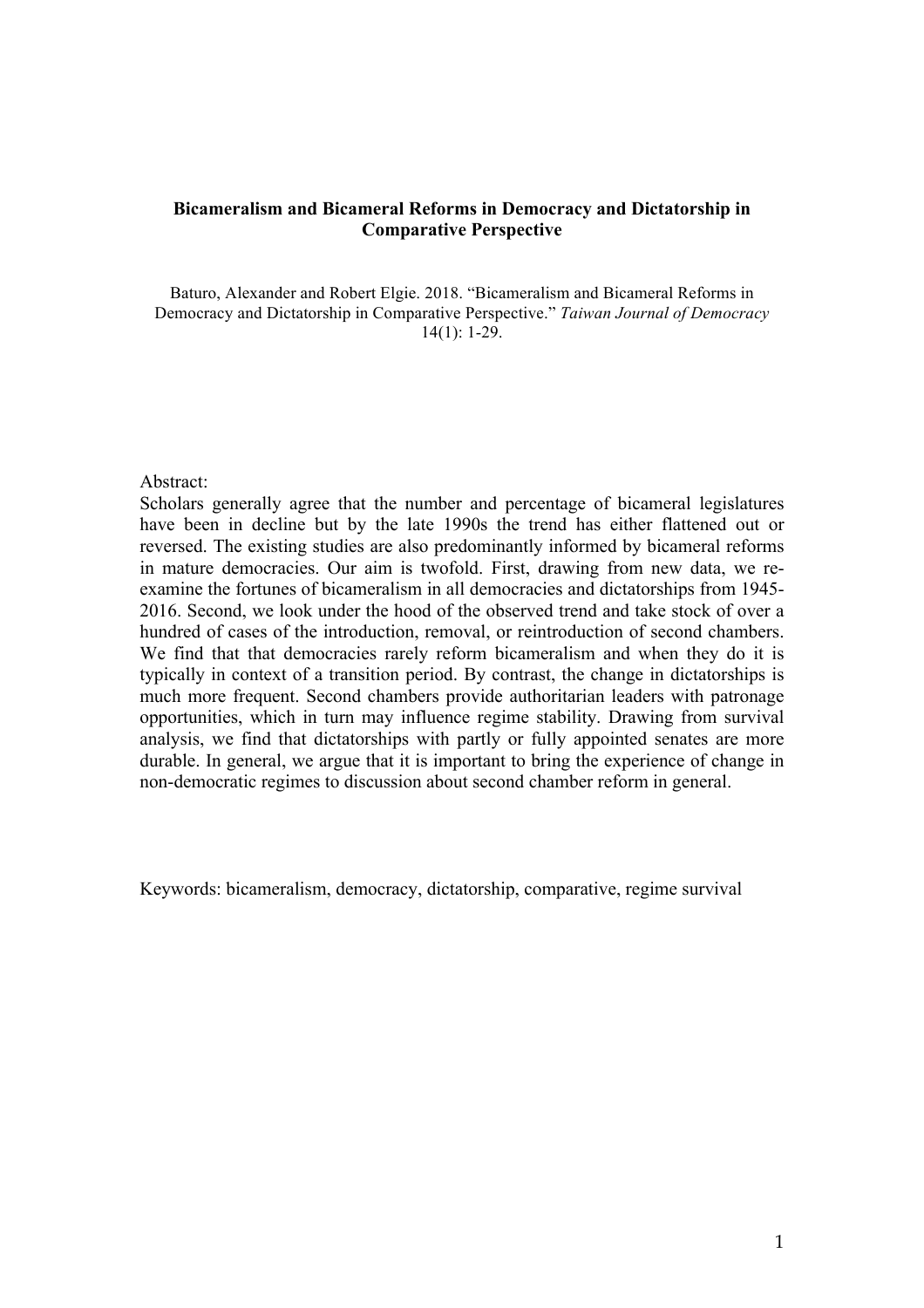#### **Introduction**

In this article, we take the stock of bicameralism, and particularly of the reform of bicameralism --- the introduction and removal of a second chamber --- in democracy and dictatorship, in comparative context. First, we trace the fortunes of bicameralism in the world over time, i.e., on a systemic level. Second, we examine each case of the adoption and removal of bicameralism and discuss under what general circumstances bicameral reforms typically occur. We find that reform is a surprisingly frequent occurrence across the world. From 1945-2016 in countries with a population of more than 500,000 people and excluding first post-independence constitutions, there were 125 changes, with half changing from a unicameral to bicameral legislature and half abolishing their second chamber, with the change occurring more than twice in some countries. Revealingly, changes are much more frequent in dictatorships (henceforth we refer to dictatorships and non-democracies interchangeably) than in democracies: while democracies introduced second chambers 12 times and abolished them 18 times, dictatorships did so 52 and 43 times respectively. The abolition of second chambers is particularly interesting. Indeed, it entails not only costly constitutional modifications but also, in some sense, a collective political "suicide" of the members of such second chambers who are often required to vote and approve their own demise.

As we demonstrate below, many governments argue that the removal of a second chamber will improve democratic accountability. Somewhat paradoxically, other governments that introduce a second chamber --- not only from different countries but also successor governments in the same country, as in Senegal where a second chamber was introduced in 1999 and 2007 (and abolished in 2001 and 2012) - -- also argue that it will improve the democratic process. While senates were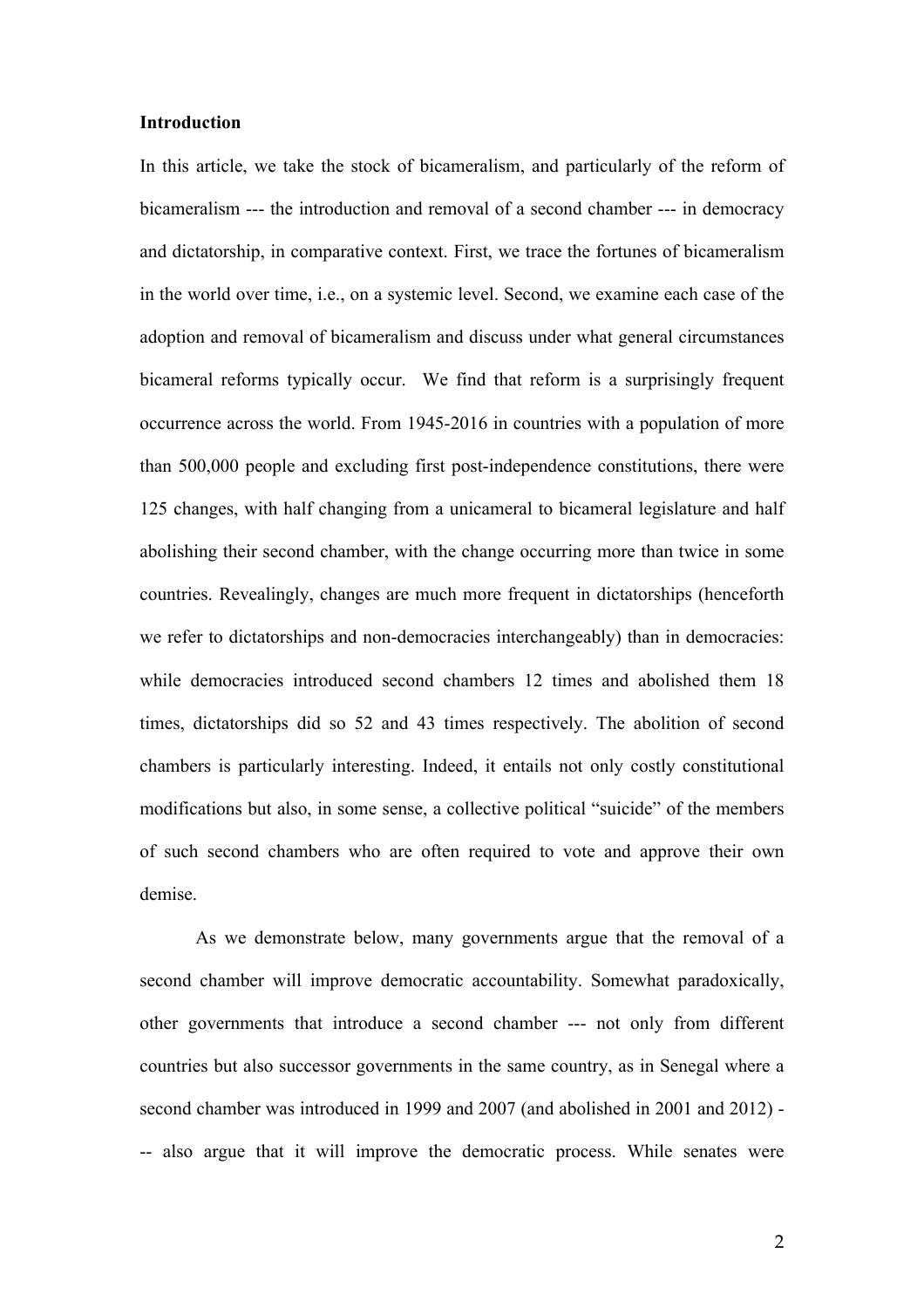abolished in the process of transition in Tunisia in 2014 or Niger in 2011, they were however introduced in the course of the same transition in Poland in 1990 or Myanmar in 2009, all in the name of erasing the authoritarian past. Bicameralism is apparently a very malleable institutional feature and whatever the official rhetoric, multiple reasons may exist behind its reform. In a comparative institutional context, reform in the number of legislative chambers is almost as frequent as the reform of an electoral system and is much more frequent than a switch from/to presidentialism, semi-presidentialism, or parliamentarism (see Benoit (2004) on electoral reform; see Elgie (2011) on semi-presidentialism).

While there exists a well-developed scholarship on bicameralism (Bradbury, Charles and Crain, 2004; Heller and Branduse, 2014; Norton, 2007, 2004; Patterson and Mughan, 1999; Russell, 2001, 2000; Tsebelis and Money, 1997; Uhr, 2008; Wheare, 1968), the discussion of second chambers and their consequences is largely dominated by reference to a relatively small number of examples in consolidated democracies. Such studies also included the abolition of second chambers at the subnational level but equally in consolidated democracies, notably in Queensland and Nebraska (Massicotte, 2001). More recently, reform debates in the UK, Ireland, Canada, and elsewhere have increased the amount of information available about second chambers. Much of this debate, though, still refers predominantly to second chambers in long-standing democracies. This is perfectly normal and reasonable. It is important to compare like with like when considering reform in these countries. Even so, because the introduction and removal of second chambers is so common in nondemocratic regimes that they largely drive the global trend in the fortunes of bicameralism in the world, it is important to bring the experience of change in these regimes to discussion about second chamber reform.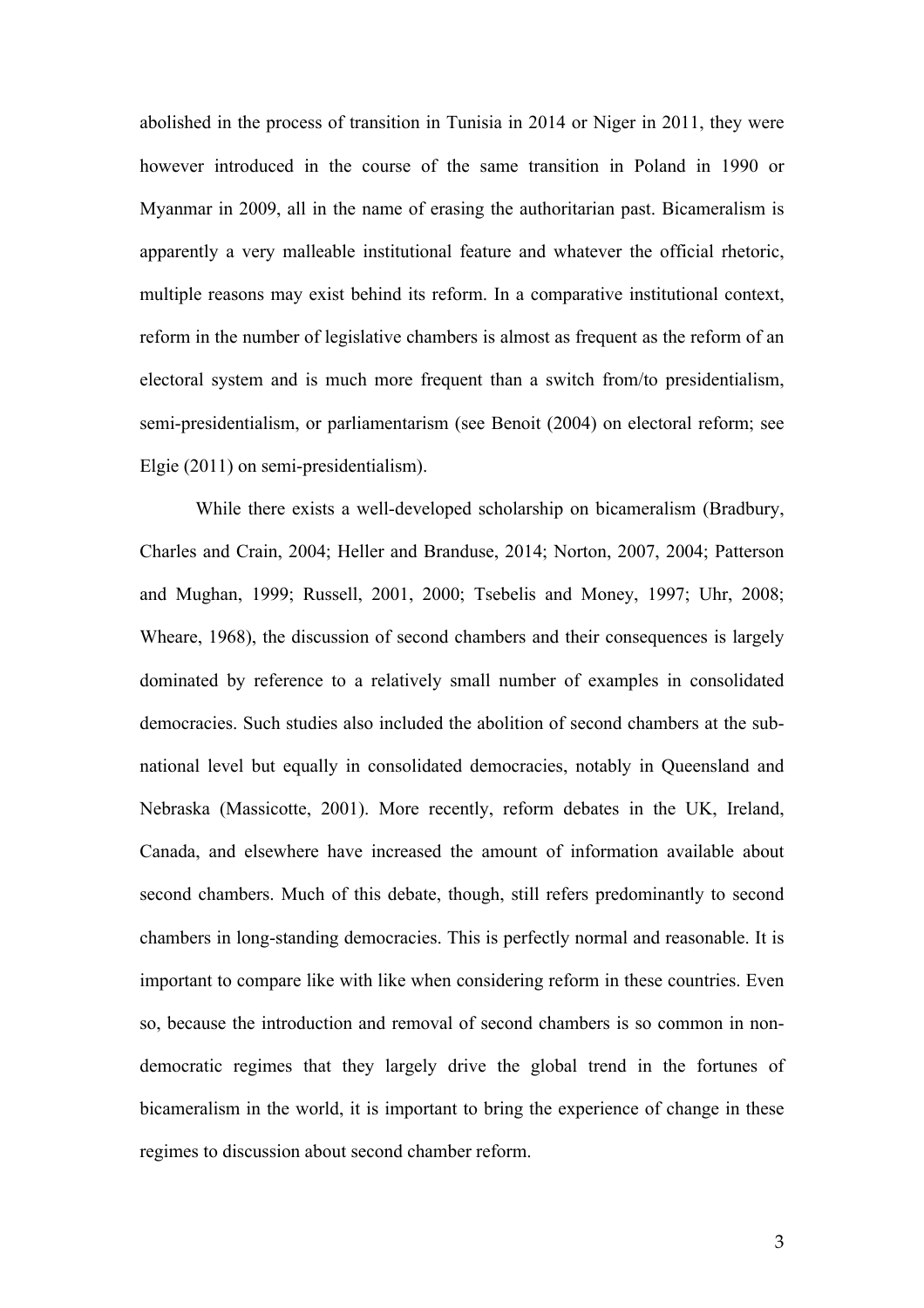Drawing on new data, this article first maps the fall and rise of bicameralism in the world from 1945-2016. Our aim is to introduce the new comprehensive data and validate the findings on the decline and rise of bicameralism in the world. Next, we discuss under what general circumstances bicameral reforms occur in democracies, including democracies in transition, and in dictatorships. Because the existing literature on bicameralism in democracies is well-developed, we only briefly sketch the arguments for and against bicameralism. Instead, we discuss the rationale behind bicameral reforms in two regimes in transition that have not received significant scholarly attention. We find that reforms were driven by multiple, not mutually exclusive reasons including budgetary and patronage concerns and the need for symbolic change from an arguably discredited past, among other things. In the remainder of the article we turn to the puzzle of frequent changes in bicameral arrangements in dictatorships --- again, using several illustrative cases. Next, we turn to the Cox hazard model to estimate whether the presence of bicameralism increases regime durability in dictatorships. We conclude with a brief discussion of policy implications about bicameral reforms.

Admittedly, our goals are largely exploratory. Because this article sets modest theory-informing goals, we largely only enumerate and discuss cases and circumstances under which reforms occur. Therefore, we cannot exclude the possibility that the similar circumstances are also in place when such reforms do not occur. In other words, this article aims to introduce and describe the new data, it underlines the importance of taking stock of bicameral reform in dictatorships, and sets future research agenda.

# **Bicameralism in the World**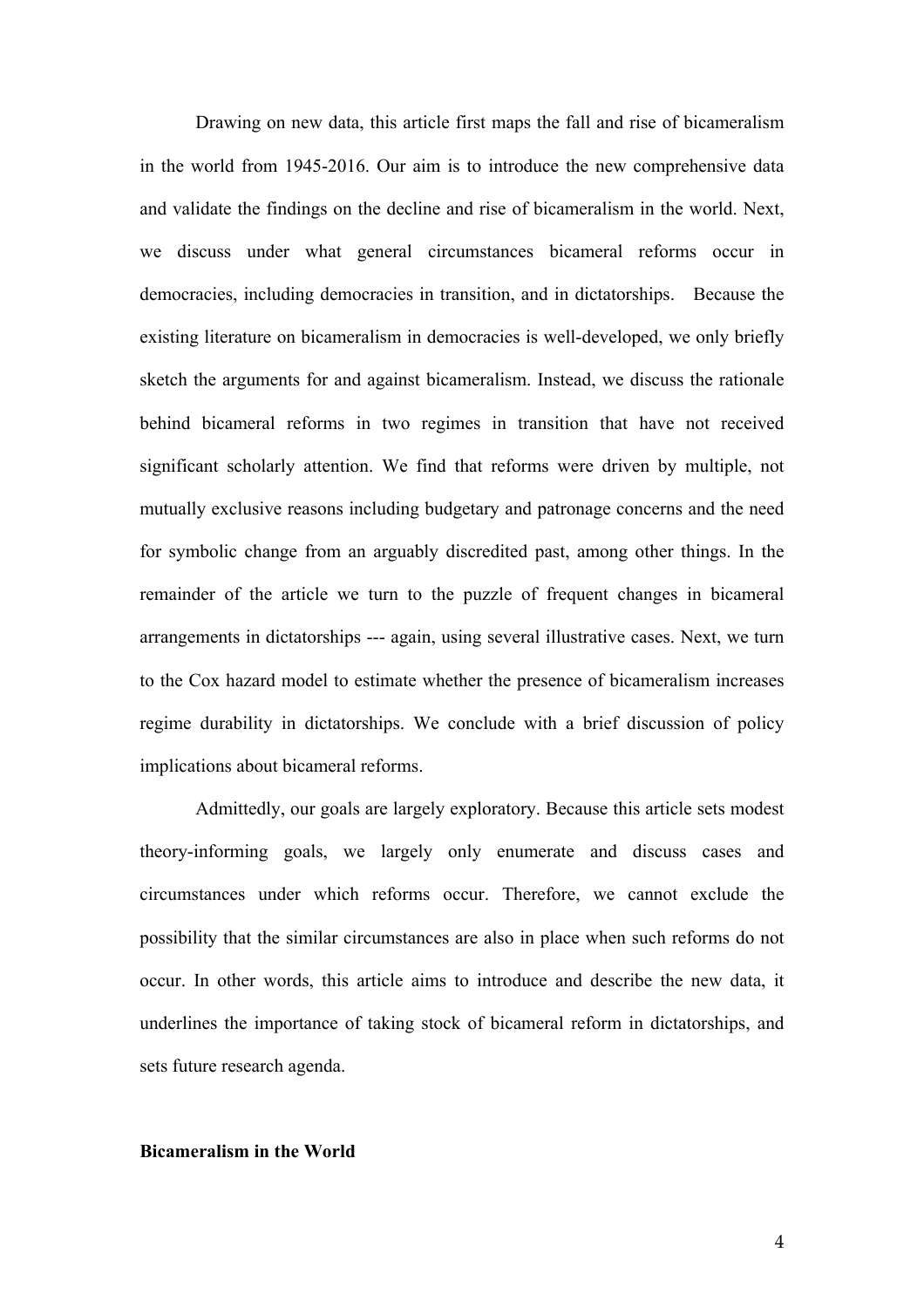Second chambers "command much less attention than first chambers" (Shell, 2001: 1). In scholarly terms, they remain "relatively little-studied institutions" (Russell, 2000: 442). At the same time, second chambers matter. There are plenty of examples of policy-influencing second chambers, such as those in the US and Germany (Tsebelis and Money, 1997). There are also examples, though much rarer ones, where second chambers play a part in the survival of government, Italy or Romania being notable cases. Even when second chambers are seemingly less influential, and indeed perhaps for this reason, there is often plenty of debate about their role, composition, and even their existence. In Canada, the reform of the Senate has long been the subject of deliberation (Gibson, 2004; Joyal, 2003). The same is true of the British House of Lords. In Ireland, there was a referendum in October 2013 on the very existence of the upper house, with voters finally deciding by a very small margin to maintain the Senate. Certainly, the ongoing debate about institutional reform in various countries has meant that the arguments for and against the existence of bicameralism are now well rehearsed. Even so, there is still much to be learned about second chambers and how they relate to broader issues about political life generally.

In broad terms, scholars have identified some general trends in the existence of second chambers over time. It is well known that both the number of bicameral legislatures and the percentage of bicameral legislatures relative to unicameral legislatures declined in the period after 1945. Indeed, in the mid-1970s Miguel Herrero de Miñón (1975) lamented what he saw as the passing of bicameralism. By the late 1990s, though, any such decline seemed to have stopped. Meg Russell concluded that there was now "no clear trend worldwide either towards or away from two-chamber parliaments" (2000: 411) while Donald Shell agreed, noting that there was "certainly no clear trend towards single chamber legislatures in the contemporary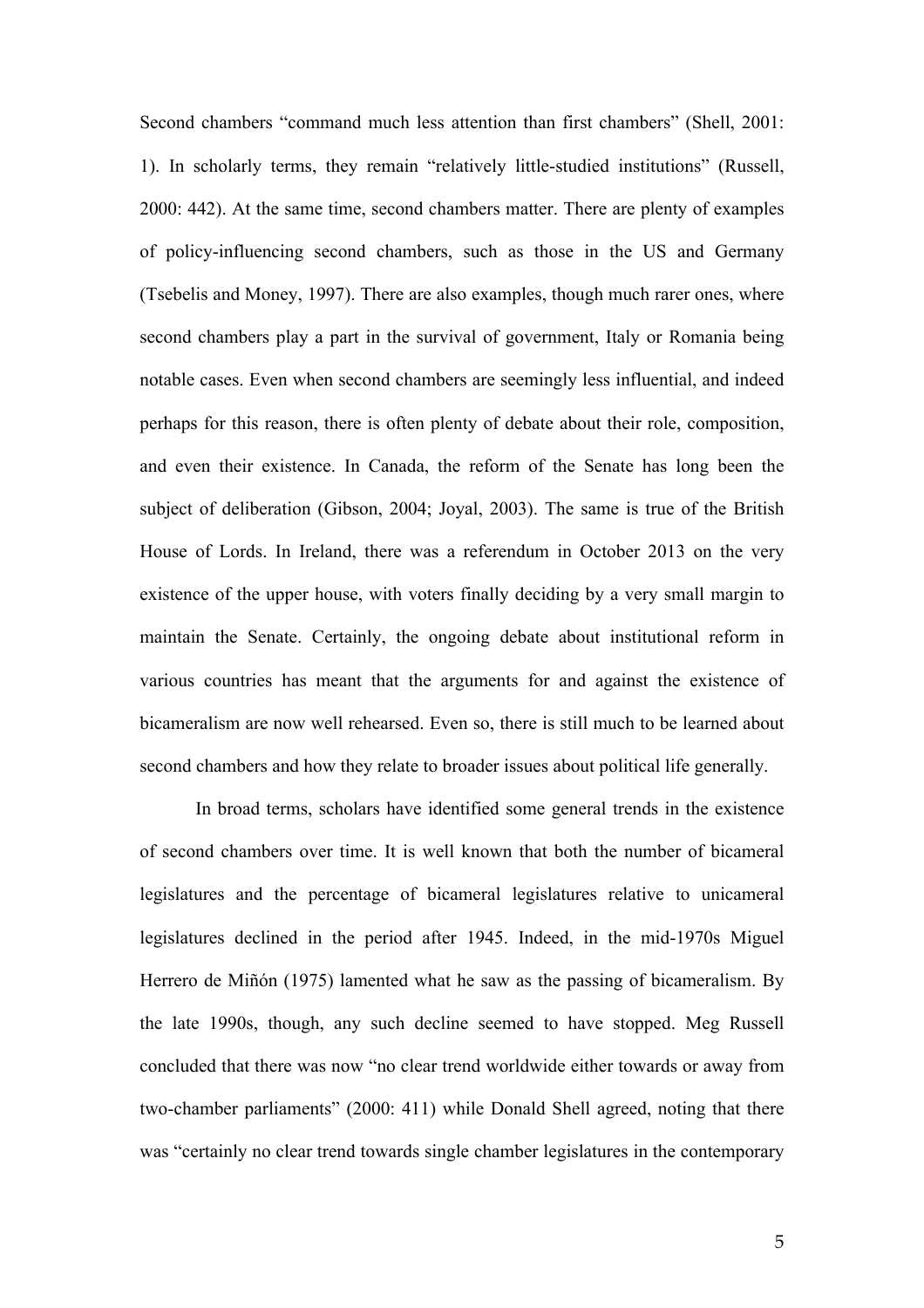world" (2001: 14). At this time, Louis Massicotte's global survey found that the proportion of countries with unicameral legislatures had actually declined slightly from 67.5 per cent in 1980 to 64 per cent at the turn of the millennium (Massicotte, 2001: 154). In the most recent census to date, John Coakley (2014) even reported "a significant increase in the number and even proportion of bicameral chambers in the early years of the twenty-first century", suggesting that reports of the death of bicameralism might have somewhat if not greatly exaggerated (Coakley, 2014: 548- 549). Furthermore, Phillip Norton (2004) pointed out that many legislatures, typically defined as formally unilateral, in fact resemble bicameral ones, which in turn suggests that our estimations of bicameralism in the world need to be revised.

The prevalence of bicameralism is invariably captured through a snapshot approach. For example, Coakley's census of bicameralism has eight data points: 1914, 1930, 1947, 1969, 1985, 1996, 2001 and 2014. By contrast, we estimate the number and percentage of bicameral legislatures in all countries with a population over half a million on an annual basis from 1945-2016, building on the Institutions and Elections Project (Regan and Clark, 2007). We identify bicameralism whenever a country has more than one legislative chamber. Since we do not examine the relative powers of a second versus first chamber, the measurement of bicameralism herein encompasses strong and weak bicameralism. In several cases where a country may have more than two chambers, e.g., an additional Council of Elders, such instances are coded as bicameral as well. We not only add new coverage for 1945-71 and 2006- 16 periods to the IAEP dataset, we also read through available constitutional texts and texts of constitutional amendments for the whole 1945-2016 period to check whether a country had a bicameral legislature. Furthermore, we additionally checked whether a second chamber was in fact convened or whether it existed only on paper. For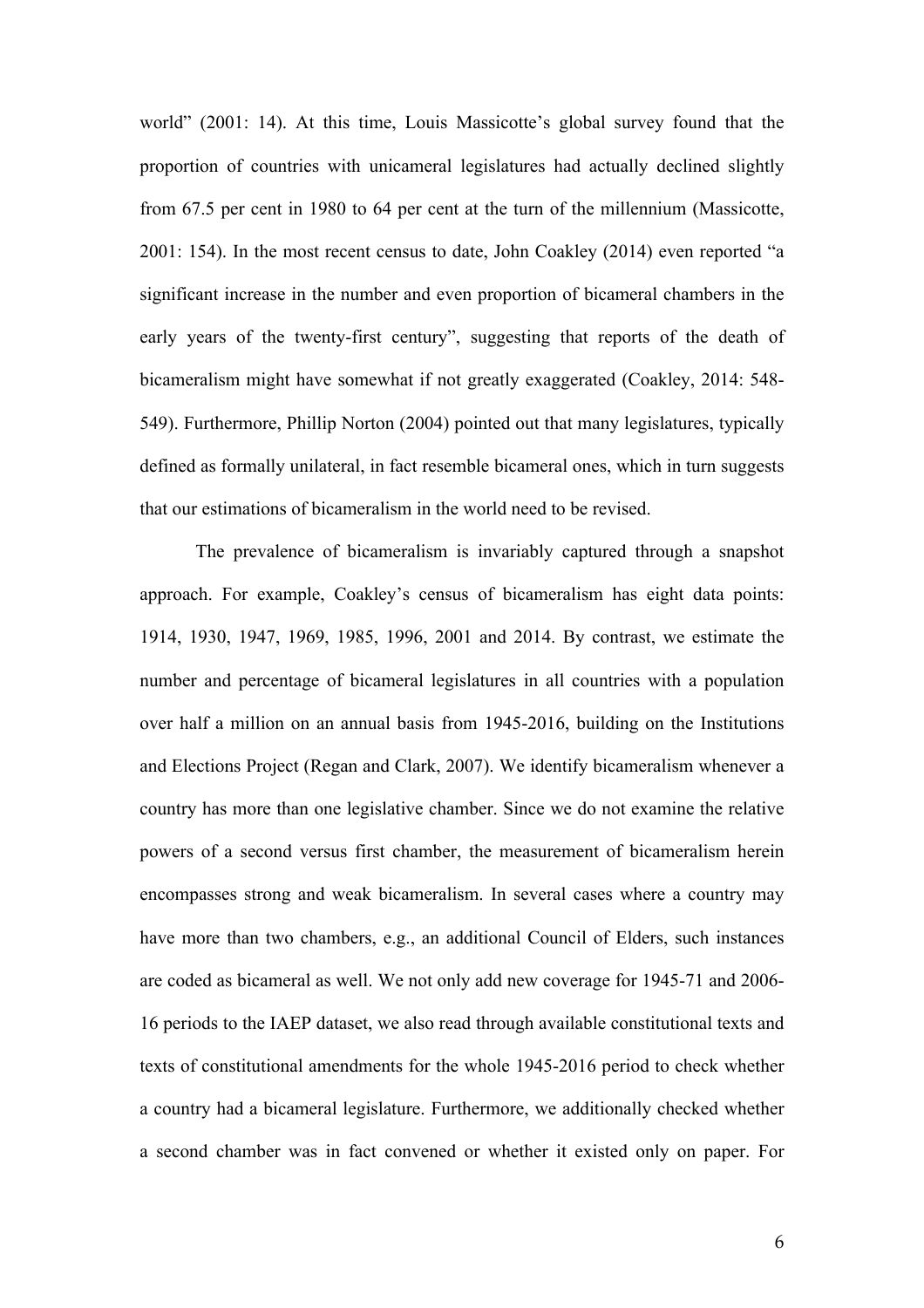example, even though the 2006 Constitution of Iraq provided for a bicameral parliament with a second chamber, the Federation Council, it has not actually been convened yet.

Based on Figure 1, which displays all bicameral countries in black, we can reach the preliminary conclusion that the idea of the demise of bicameralism in the world is probably premature, at least as of 2016. At this time, almost half, 74 out of 161 countries with a population over half a million, or 46 percent of countries, featured bicameral legislatures. We can also add 33 smaller countries such as Saint Lucia, Kiribati or Samoa --- countries not included in Regan and Clark (2007) but reported in the Inter-Parliamentary Union data. Eight of such small countries have second chambers and three fourths of them are unicameral. Taken together, 82 out of all reporting 194 countries, whether large or small, or 42 per cent, have bicameralism in place.<sup>1</sup> With the exception of the People's Republic of China, which has a formally unicameral legislature, the predominant majority of unicameral countries are also geographically small. But has there been a decline in bicameralism over time? Yes and no.

# Figure 1 about here

Given the tremendous increase in the number of independent countries in the 1950s and 1960s, and then again following the collapse of the Soviet bloc, even if only some of such countries had opted for a second chamber, the number of countries with a bicameral legislature or a unicameral parliament overall would not have declined. It is therefore more informative to look at the percentage of bicameral countries. Figure 2 displays the percentage of all countries with a second chamber, as well as all democracies and dictatorships with such a chamber, over time. It shows that there was indeed a decline in the overall percentage of bicameral legislatures after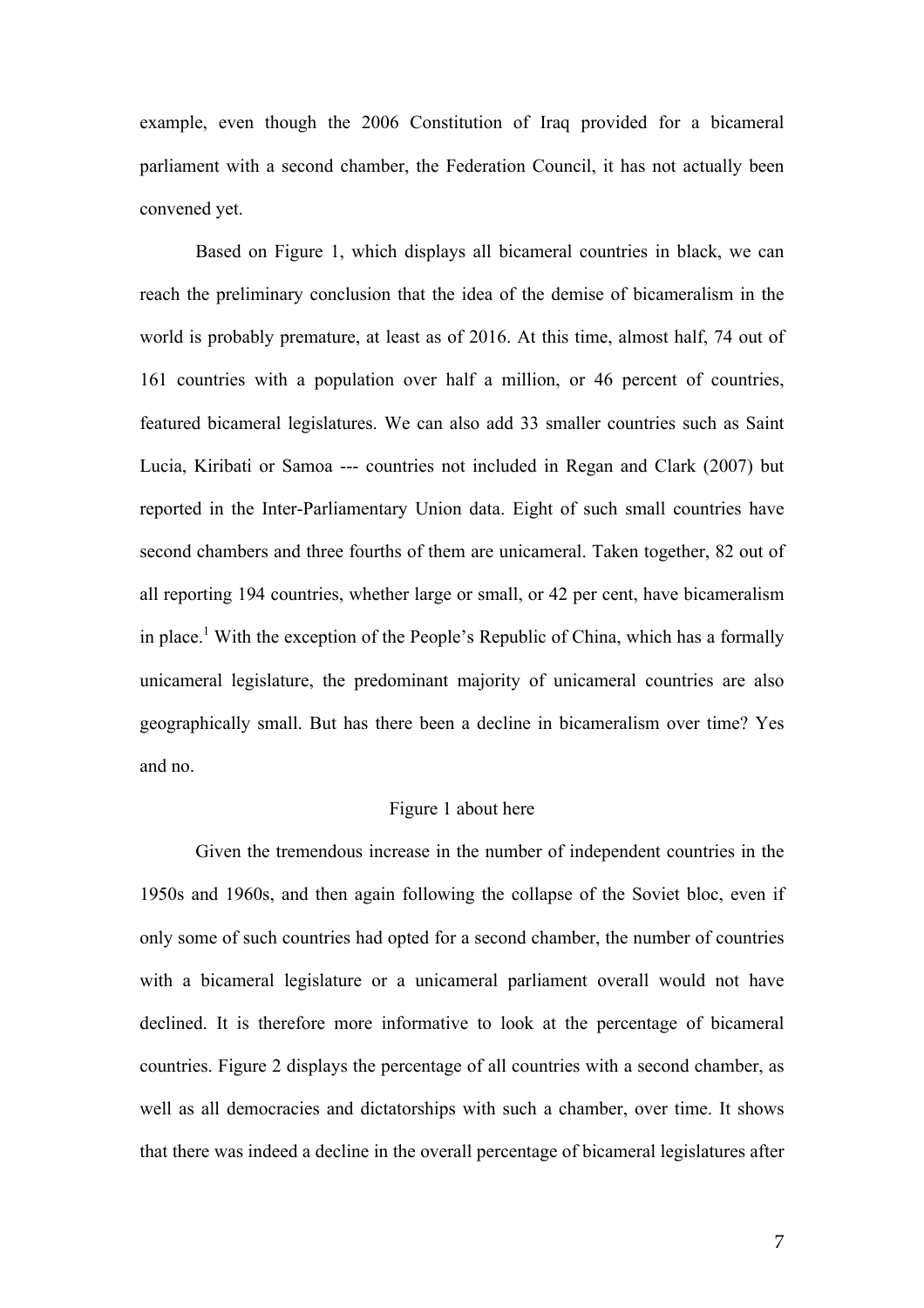1945, from 65 then to 45 percent in 2016. The decline however flattens out around the late 1980s-early 1990s, reaching 34 percent at the lowest point in 1985 and with a moderate increase in bicameralism in the world since mid-1980s. In summary therefore, over time from 1945 there has been a steady decline and then a rise in bicameralism, albeit a very modest rise.

#### Figure 2 about here

The overall figures, though, provide only the most basic information about the prevalence of bicameralism. It is worth unpacking these figures by distinguishing between bicameralism in democracies and non-democracies. Here, we follow a conventional definition of democrac defined as a country with a Polity 2 score of +6 or more. Is the decline in bicameral countries driven by the decline of bicameralism in democracies only, in dictatorships, or both? Figure 2 shows there is a steady decline in the percentage of democracies with second chambers from around 80 percent at the end of the World War 2 to just over 40 percent in 2016. Furthermore, because the majority of 33 above mentioned small nations that are excluded from the Polity data are in fact unicameral democracies (based on Freedom House), the addition of such states only reduces the percentage of bicameral legislatures among democracies further down. Also, among democracies we do not see the moderate rise in bicameralism from the mid-1980s that is visible among all countries overall. Therefore, the reversal in the percentage of bicameral countries has to be accounted for by the rise of dictatorships with second chambers. And this is precisely what we see in Figure 2.

Among dictatorships, there is the same decline that we observe both among all countries overall and among democracies only, but only until the mid-1980s. From the late-1980s, there is a steady increase in the percentage of bicameral dictatorships,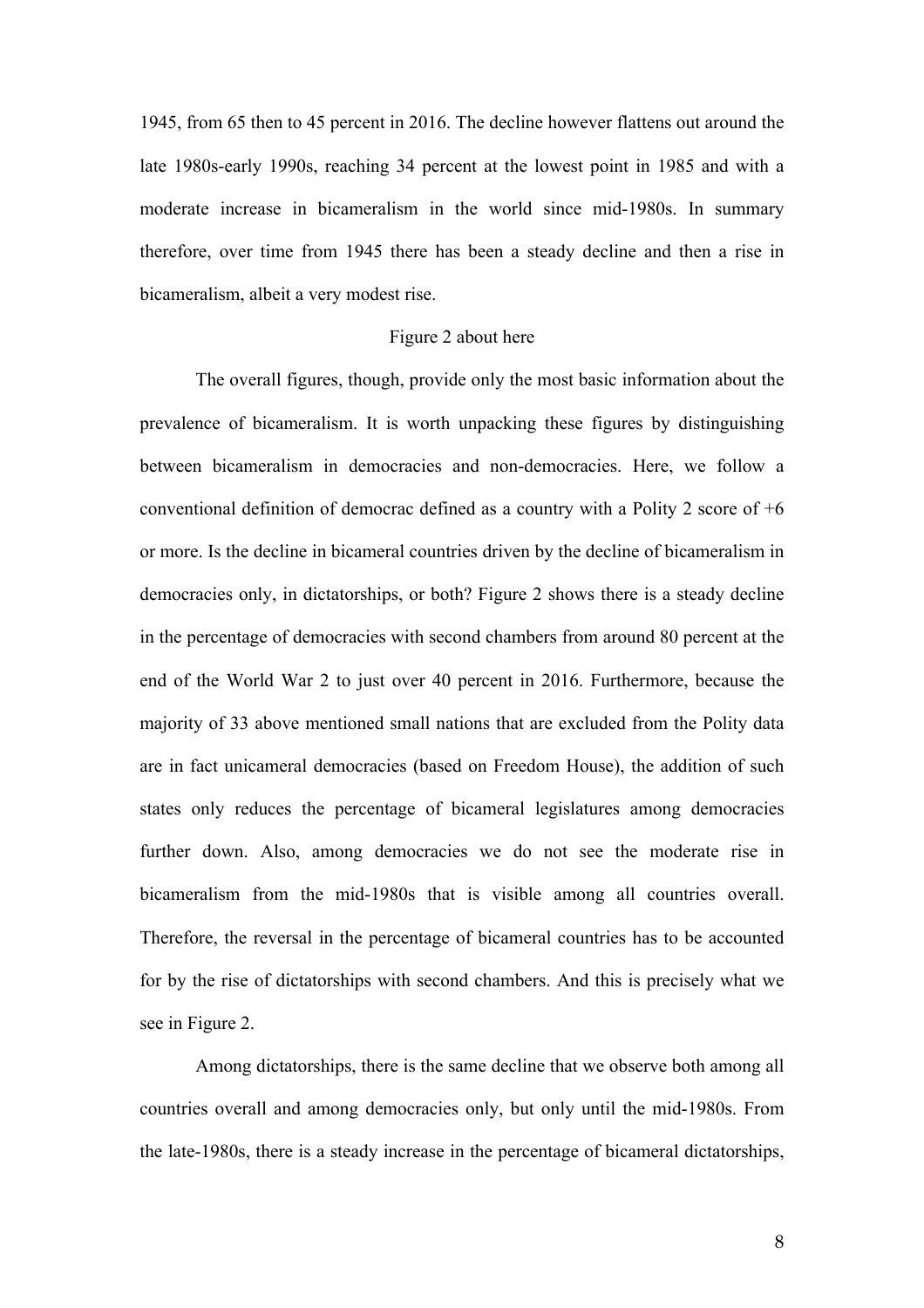from just over 20 percent to over 50 percent. Because the number of democracies is over twice as high as the number of dictatorships in the world now, the number of democracies with second chambers is also higher – albeit not twice as high – than the number of dictatorships with such chambers. The number of second chambers in democracies has increased, but the number of democracies has increased even more rapidly, reducing the percentage of democracies with second chambers. In fact, we see a linear decline in the percentage of democracies with bicameral legislatures since 1945. Until the early 2000s democracies had a higher percentage of second chambers than non-democracies. Since this time, though, because the percentage of second chambers in democracies continued to decline and the percentage in dictatorships has been rising since the late 1980s, the percentage has been roughly equal in each. In fact, if we draw a smooth Loess curve, the line for democracies is a straight downward slope, while the two lines for all countries and for dictatorships are similar in shape: they both flatten out in the 1980s and early 1990s and rise from mid 1990s.

From the global trends of bicameralism, both in terms of numbers of bicameral countries and in terms of percentages of such countries, it is difficult to infer whether the rise and fall of bicameralism occurs because particular countries introduce or abolish second chambers, because previously democratic countries that experience democratic breakdown abolish or introduce bicameralism, whether previously non-democratic countries do so during transition to democracy, or whether bicameral and unicameral countries retain their legislative arrangements but experience democratic transitions and breakdowns. We aim not only to chart the fall and rise in bicameralism over time but also to document the changes, whether such a trend is driven by the simple addition of new member states into the world system or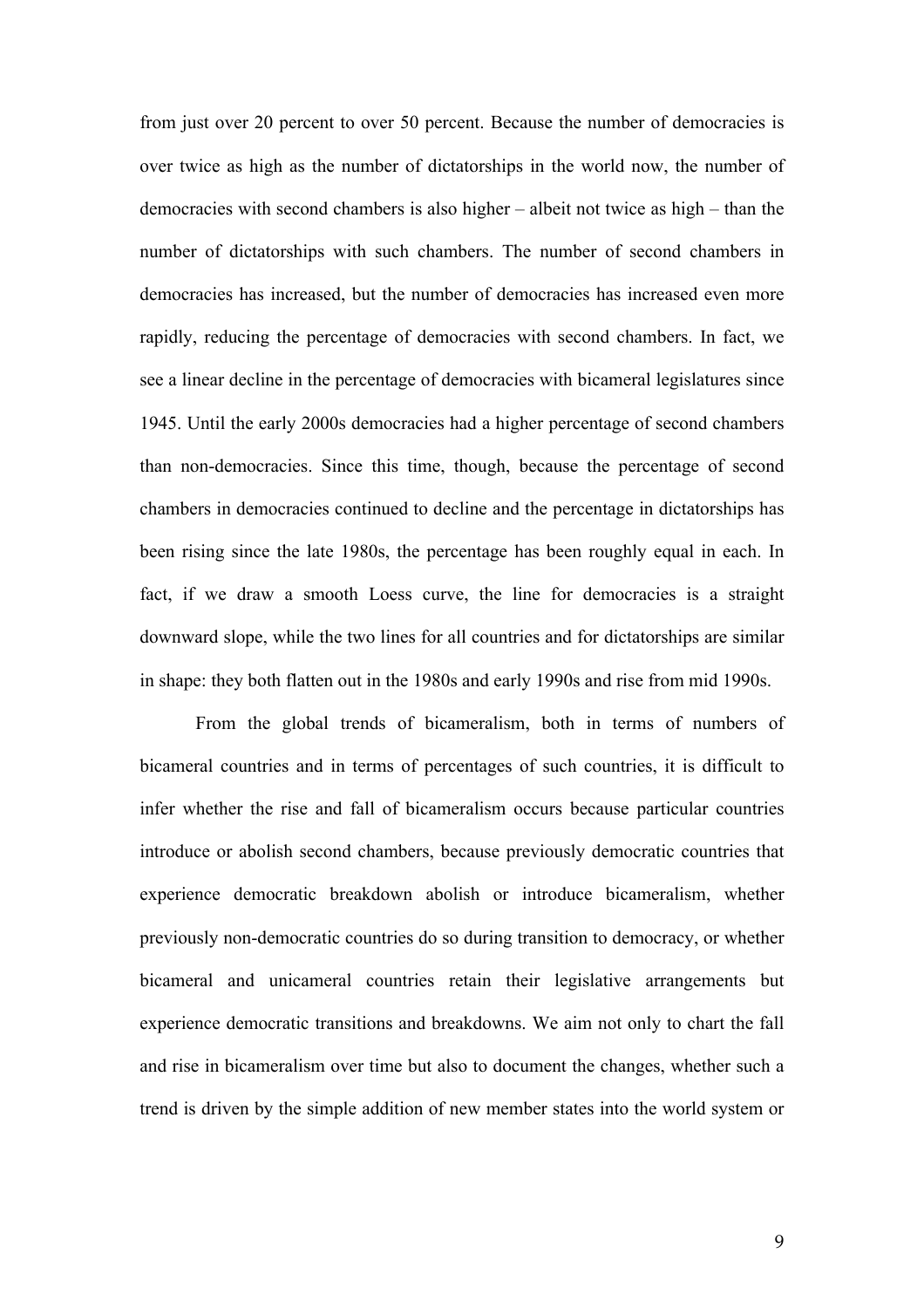whether the pattern is mainly driven by the reform of such arrangements among existing member states.

#### Figure 3 about here

In the remainder of this we look under its hood, taking stock of all 125 cases of reform. Figure 3 displays the count of reforms from unicameralism to bicameralism, and *vice versa*, in democracy and dictatorship, from 1945. The sample excludes first post-independence constitutions in nations that may or may not have had bicameralism, i.e., it focuses on instances where second chambers were introduced or abolished when political regimes were already in place as opposed to cases of constitutional engineering from scratch.

Because we do not have the data for the period prior to 1945 when many constitutions were first introduced with or without bicameralism, the inclusion of first post-independence constitutions from 1945 will render bicameral reforms a much more frequent occurrence in dictatorships as opposed to democracies. This is because many advanced democracies have long histories of statehood prior to 1945 while the predominant majority of independent nations after 1945 have emerged and continued, at least for significant period of time following their independence, as dictatorships. For the record, we note that among 77 countries in the data set that gained independence after 1945 and had legislatures in their first year of sovereignty, 56 nations or 73 per cent adopted unicameral parliaments while 21 nations or 27 per cent established two chambers of parliament instead. All but one of these 21 nations were dictatorships at the time. In Figure 3 we exclude such 21 cases of adoption of second chambers in first post-independence constitutions and only focus on changes in countries that already had parliaments in place prior to reforms.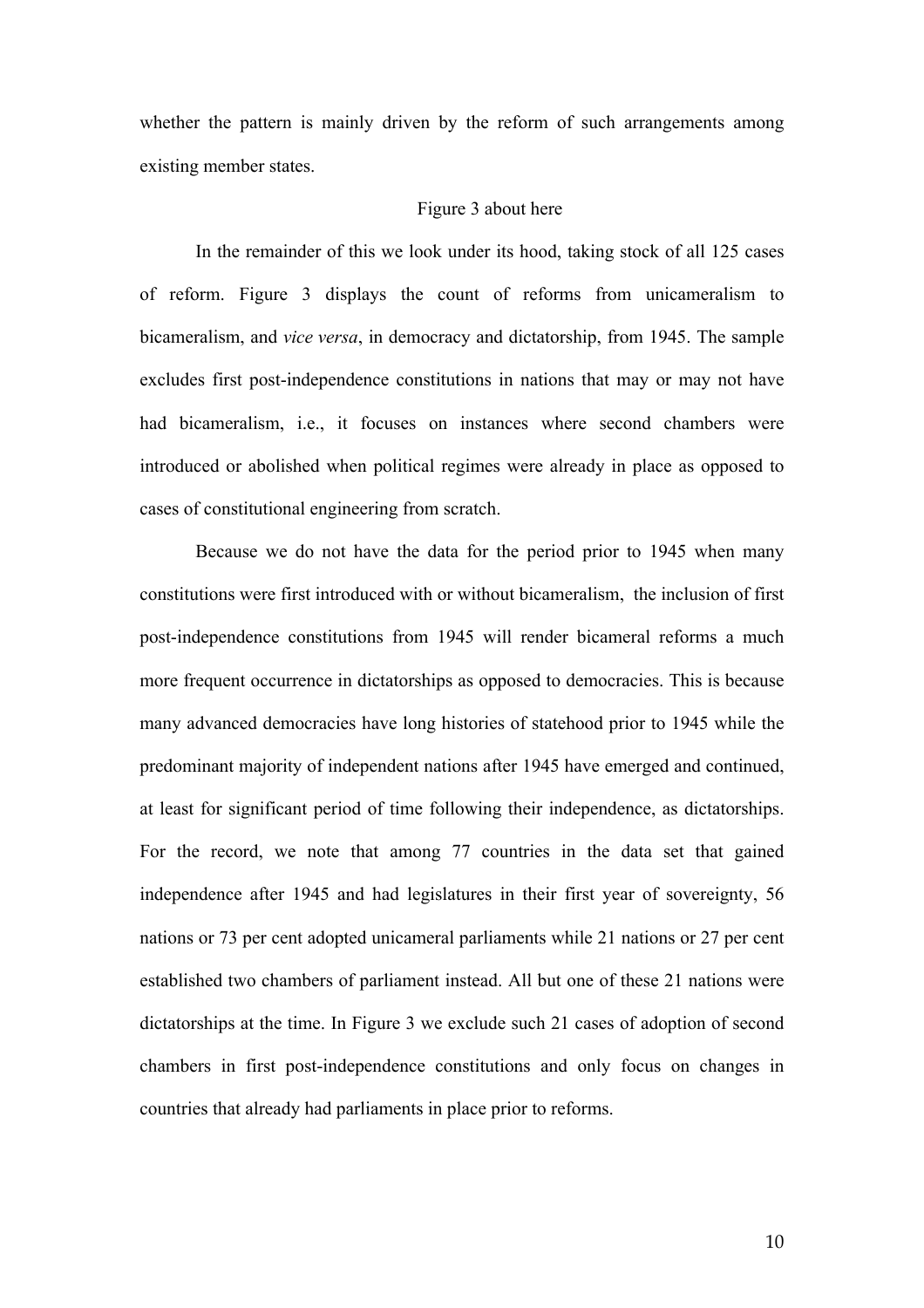Figure 3 shows that of 125 subsequent changes in total, non-democracies introduced a bicameral system 52 times compared with the equivalent change in only 12 democracies, including democracies in transition. Figure 3 also shows that in nondemocracies a bicameral system was abolished more than 43 times during the period from 1945-2016, whereas only 18 democracies did the same. Therefore, first, democracies are somewhat more likely to abolish bicameralism than to introduce it, while the chances for adoption or removal of a second chamber in dictatorships are roughly the same. The differences between regimes types are not statistically significant however. Second, institutional changes with regard to bicameralism are much more frequent in non-democracies than democracies. These figures provide pause for thought, not least by indicating that it is important to look behind the headline figures when examining the prevalence or otherwise of second chambers.

## **The Reform of Bicameralism in Democracies and in Transition**

Why do democracies reform bicameralism? To address this question, we very briefly review a very extensive literature on bicameralism in democracies; we then examine the debate on the removal of a second chamber that occurred in Venezuela in 1999 to see if any of these general arguments appeared in the actual discussion "on the ground". We also discuss the surprising case of Senegal where the senate was adopted, abolished, re-introduced, only to be abolished again in the brief period from 1998-2012. Finally, we summarize the likely reasons for the reform across the world.

What is the purpose of second chambers? Nicholas Baldwin (2001: 172-175) identified six reasons for the creation of bicameralism, ranging from the need for checks and balances, for better territorial representation and that of the elements within society, to advance democratization, reflection, and improve the legislation.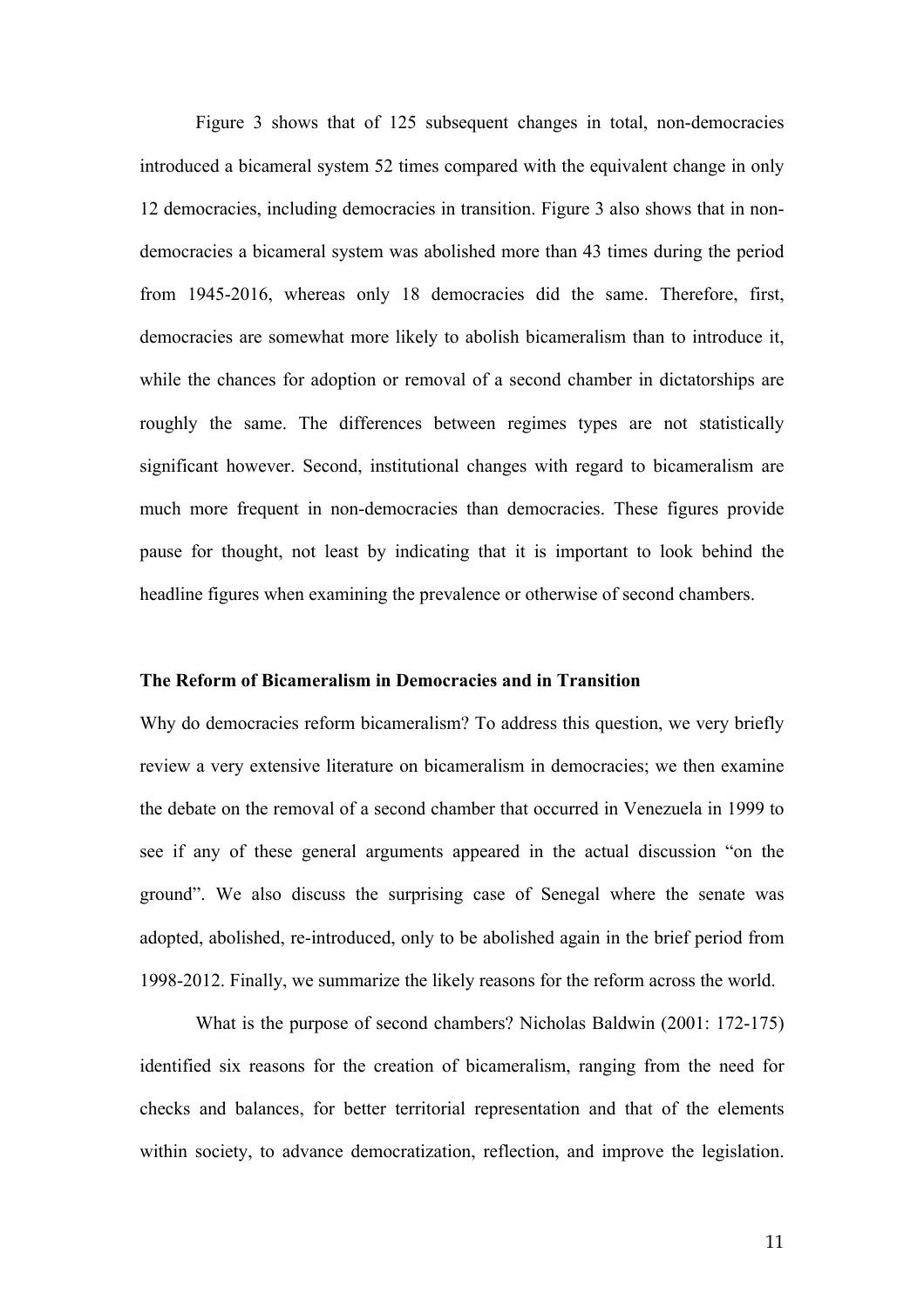Philip Norton (2007: 6-8) subsequently summarized these reasons under two general headings: reflection and representation. The existence of a second chamber is thought to provide the opportunity for greater reflection. This idea applies to the legislative process. Given the law-making agenda of governments in most contemporary democracies is packed, second chambers provide extra time for reflection. All else equal, this creates the potential for the passage of a higher quality of legislation. This point is made all the more forcefully when, as is usually the case, the composition of the second chamber is substantively different from the composition of the first chamber. The different mode of composition allows alternative viewpoints to be heard and members with specific expertise to voice their opinion, again promoting better legislative outputs. The idea that second chambers allow for greater reflection can also be extended to the issue of accountability. Especially in parliamentary and semi-presidential systems, governments invariably control a majority or at least a working majority in the lower house. With party discipline, this can mean that there is little incentive to scrutinize legislation, but also little incentive to hold the government effectively to account. In this context, a second chamber may play a role in making the government more accountable. This may be because the government does not enjoy a majority there, perhaps because a different electoral system is used for the upper house. It may also be because discipline is less strong there. In a weak second chamber the costs of speaking out are less dramatic. In most countries, the government cannot fall because of the actions of the second chamber. The second chamber's power to shape legislation may also be restricted. Paradoxically, though, this may provide greater space for questions to be asked that would otherwise not be put. In both ways, then, the presence of a second chamber may invite more and perhaps better reflection.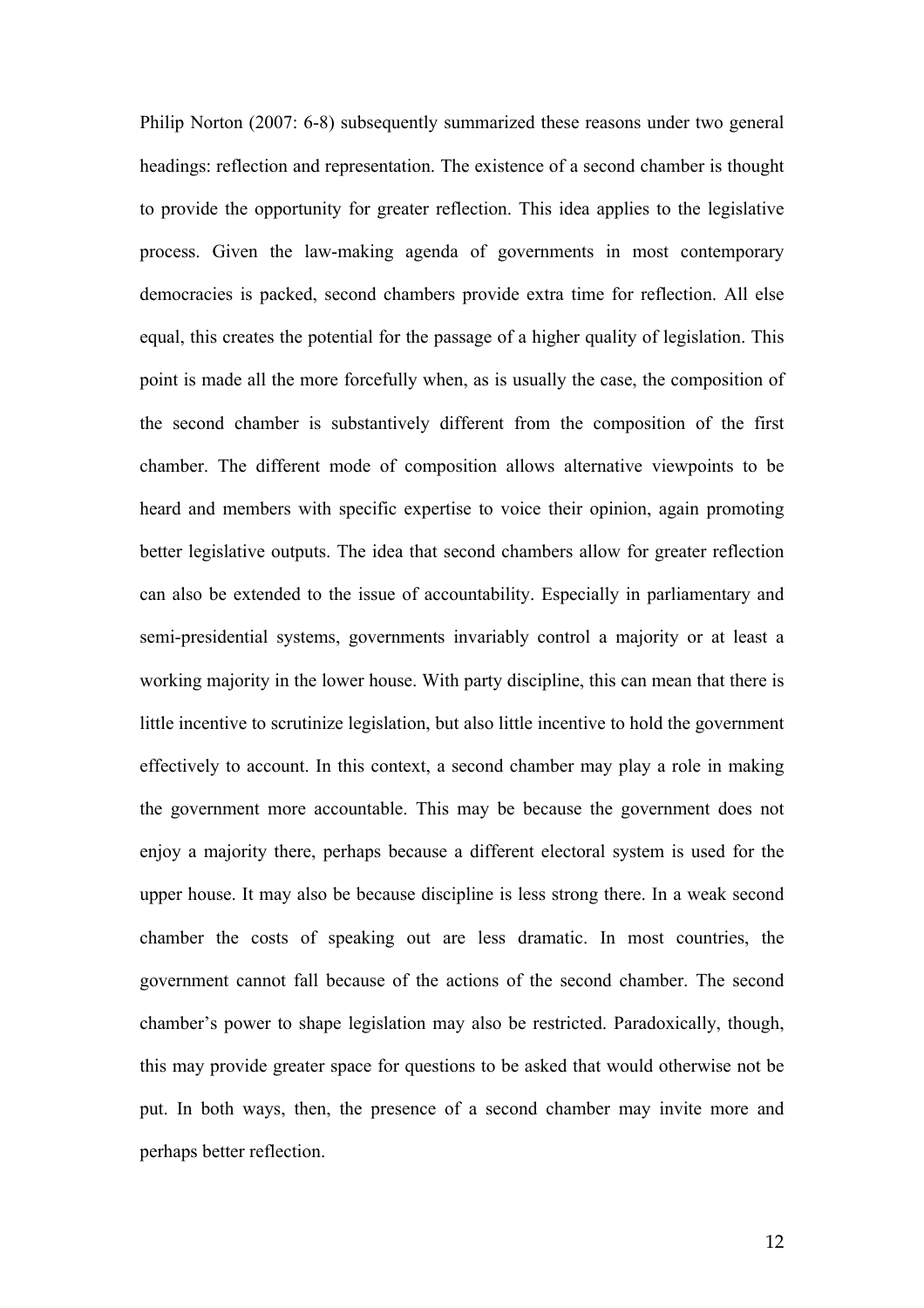The existence of a second chamber also provides the opportunity for greater representation (Massicotte, 2001: 152). In general terms, scholars suggest that bicameralism is more likely to be present when countries are more diverse in terms of their ethnic, religious, linguistic differences, when countries are large in terms of their population or geographic size, when countries have a federal structure (Heller and Branduse, 2014: 339; Uhr, 2008: 476; Lijphart, 1984).

Overall, bicameralism is often defended and promoted on the grounds of reflection and representation. In democracies, there are good reasons to believe that these principles are indeed likely to motivate the creation and survival of second chambers. If second chambers are so positive for democracy, why ever abolish them?

Bicameralism may be abolished due to financial concerns. For example, in the midst of severe economic recession in 2009 in Ireland, the leader of the opposition at the time, Enda Kenny, proposed to abolish the second chamber as it would save some €150m during the legislative term (*RTE*, October 19, 2009). Other reasons, though, may be behind the reform, particularly in transitional democracies or countries with shorter histories of uninterrupted democracy.

Consider the debate on bicameralism in Venezuela at the time of the 1999 Constitutional Assembly. The assembly was tasked with promulgating a new constitution following the 1998 watershed election of Hugo Chavez. The new president proposed a number of sweeping changes to the constitution, including five as opposed to three branches of power, the removal of a ban on immediate reelection, and the introduction of a unicameral parliament. During the debate on the floor of the assembly, the delegates considered whether they should retain the second chamber, albeit under a different title, or abolish it altogether. One of the delegates, Aristobulo Asturiz, proposed: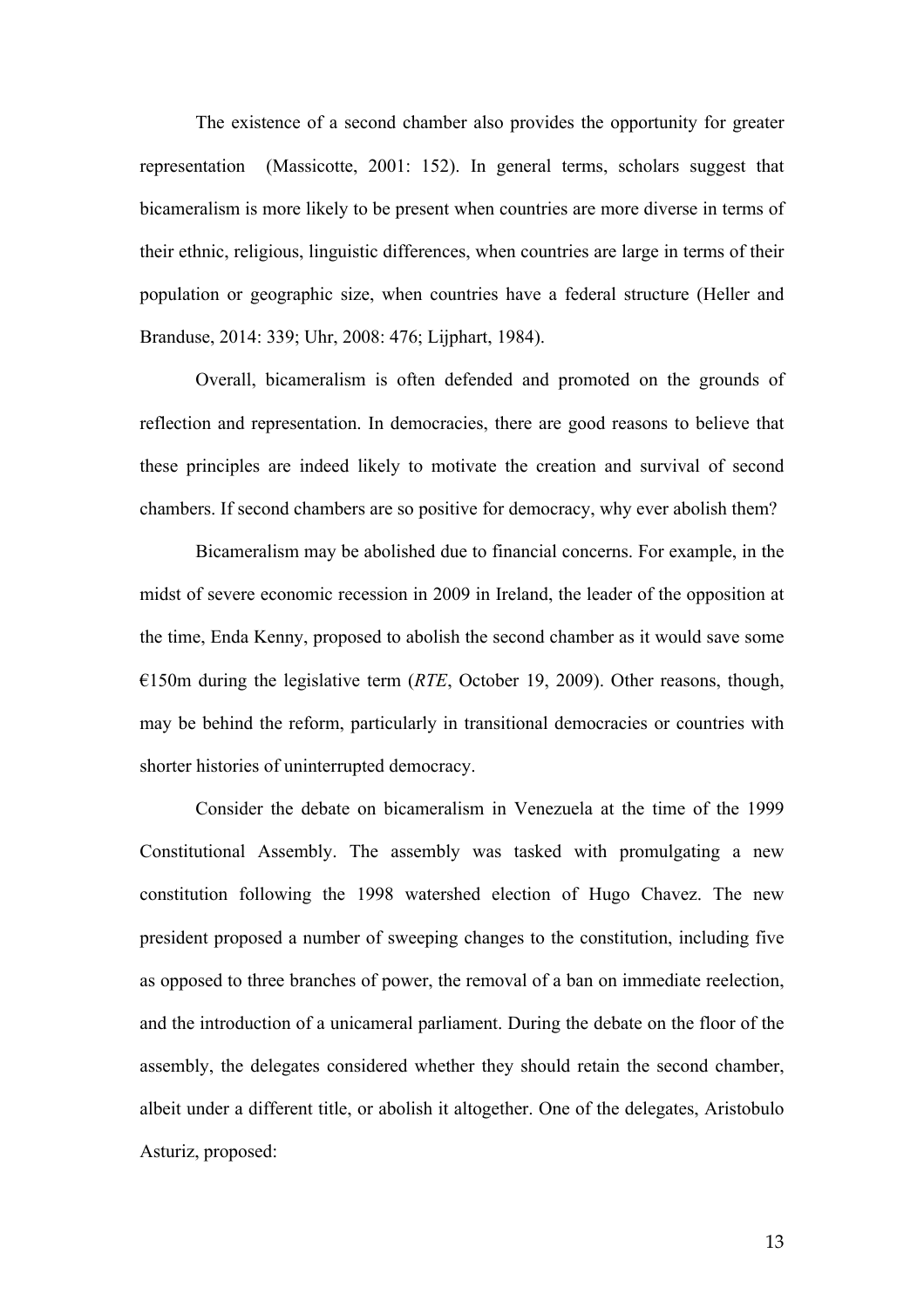"We need a Parliament of representatives from areas where the large urban concentrations are, [the parliament] that builds the federalism, the new federalism. … And to achieve that we have to dismantle the central state. In order to do so we have to push strongly for more decentralization. There are those who believe that decentralization must be about the states at the intermediate level; but there are those who believe that decentralization is about where people are, down there, and that people have to be represented directly. The bicameral structure drives corruption, it is costly, it hinders the process of drafting laws, and it encourages corruption. 2

Another delegate, Mario Isea, argued that the very example of their unicameral Constitutional Assembly validated the viability of a single-chamber parliament in the future. Furthermore, he also raised budgetary concerns, that is, that the duplication of parliamentary committees in two chambers was very wasteful and unnecessary. Still, many delegates --- 49 against 70 --- opposed the change. For example, David de Lima and Ricardo Combellas both cautioned the eager reformers not to be carried away by the then strong societal anti-parliamentary sentiment that led them to believe that everything that reduces the power of parliament was positive and "intrinsically revolutionary". Allan Brewer dismissed the views that Venezuela was essentially an urban country and argued that to be "consistent with a federal scheme, it is necessary to have the Federal Chamber that gives representation to the states and that allows them to participate equally in a national political process".

In the end, the debate boiled down to the simplistic choice between institutional change, a dramatic break with discredited tradition on the one hand, and the status quo, the defence of the hotbed of conservatives, party elites, generals and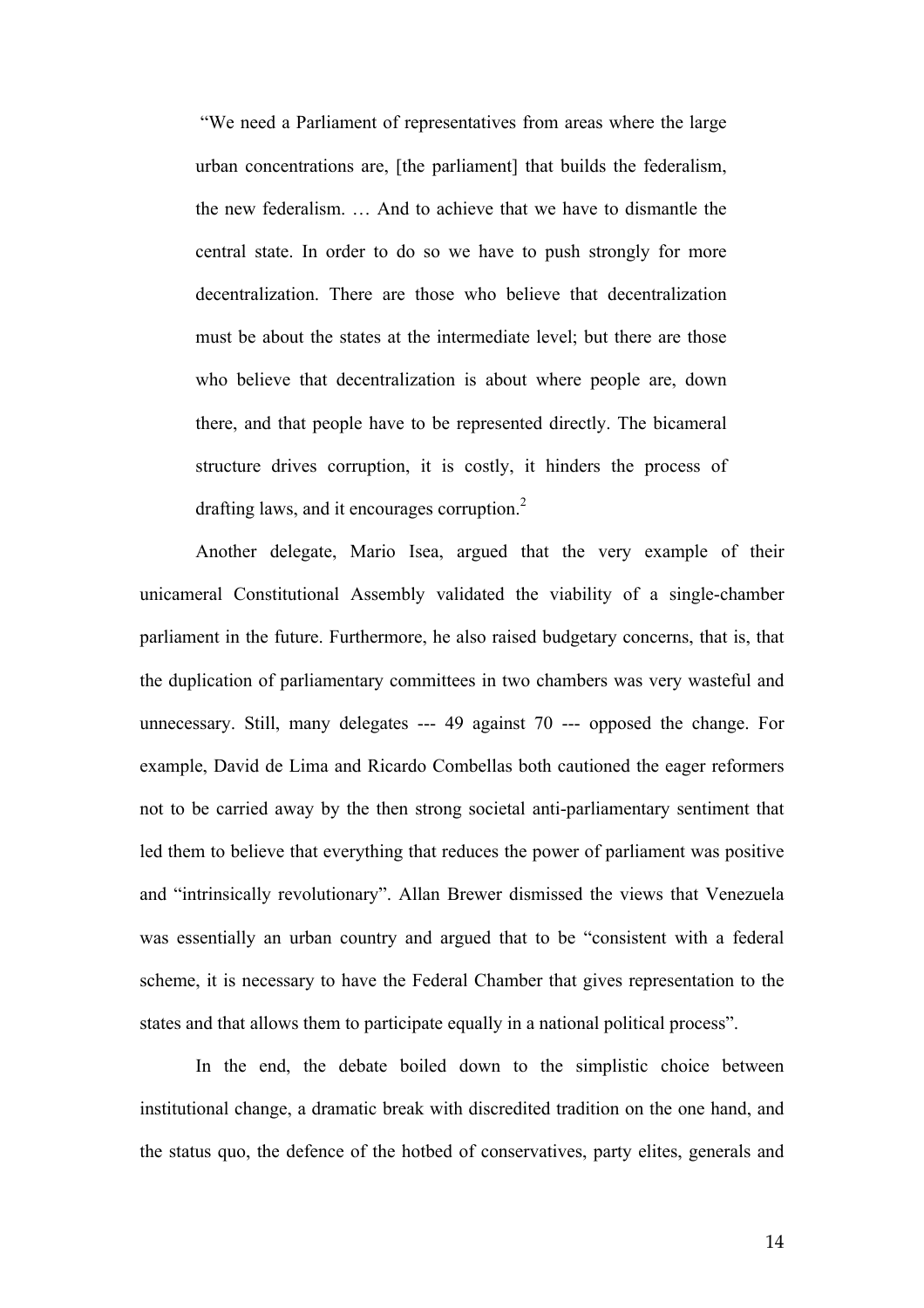*latifundistas* that even Simon Bolivar would most likely not have defended had he been alive, on the other (Guillermo Garcia). Guillermo Garcia even rejected the argument for the need for the moderating influence of the second chamber precisely because if they, as revolutionaries, "are going to make changes, then now less than ever do we need a moderating power next to the Chamber of Deputies". The delegates believed that the people gave them the mandate to create the new political order and the retaining of the second chamber would slow things down considerably. "The Venezuelan people are waiting for us to actually show that there is a change here. The change is in transforming this Parliament into a unicameral structure so that the process of lawmaking is more expeditious" (Iris Varela). And change they made. Swiftly, President Chavez had a new constitution enacted that abolished the Senate altogether in 1999. While the *Zeitgeist* in late-1990s Venezuela was strongly antistatus quo with one of the casualties being the bicameral legislative tradition, one complementary reason for the switch to a unicameral parliament could also have been the fact that in the 1998 election, while the Hugo Chavez-led *MVR* coalition gained the majority in a lower chamber, the more established *AD* party performed stronger in the upper chamber. Apart from abolition for financial reasons, this is the first hint that the creation and abolition of bicameralism can be motivated by motives other than the arguments from reflection and representation.

Figure 4 (top sub-figure) attempts to categorize the general circumstances that accompany the reform of bicameralism in democracies, including democracies in transition. Clearly, as the debate in Venezuela demonstrated, there may be multiple, not necessarily mutually exclusive, reasons behind each reform instance. To infer and argue that it is exclusively about budgetary concerns, or democratic accountability, or representation alone as "the" reason for reform is too subjective. Instead, we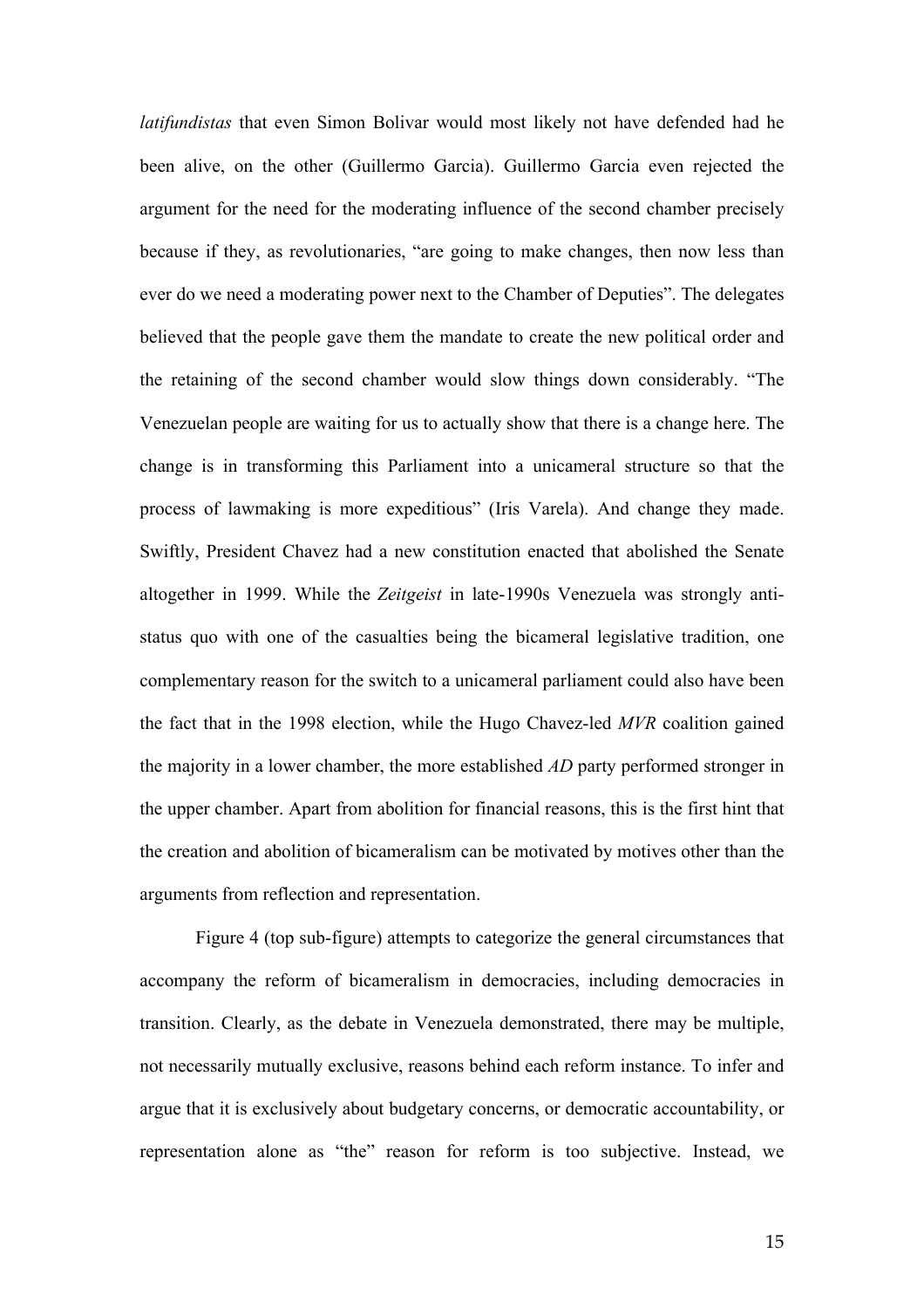categorise based on "observables", such as whether reforms followed civil war or ethnic strife, or instead were implemented during transition in a new democracy or, in contrast, in an advanced democracy, for whatever officially declared reason.

In democracies, reform most commonly occurs during the transition from a previously authoritarian regime when a new democracy "reconfigures" its institutions: eight transitional democracies introduced a second chamber, and nine abolished it. For example, the absence of the second Chamber of Advisors in the new 2014 Tunisian constitution was dictated by the impetus for a clean break with an authoritarian past. Whenever information was available, we briefly studied the arguments for and against bicameralism that were made at the time of change. Almost always, countries that had a bicameral structure before it was abolished by the authoritarian government reinstated their second chamber upon their return to democracy – a move often heralded as a return to the democratic traditions of the past, such as in Spain in 1977 or Poland in 1990. This is not to argue that the adoption of a second chamber cannot be a part of a larger process of democratization and executive-legislative power reconfiguration. However, when countries instead featured unicameral legislatures before the advent of authoritarian rule or the rule of a strongman who adopted a second chamber, again, almost always the demise of bicameralism was justified as the return to democratic institutions in a process of democratization, such as in Tunisia in 2012, Niger 2011, or Senegal in 2012 but also earlier, in 2001.

In fact, in Senegal the second chamber has had a vicissitudinous history. It was first established in 1998 under the presidency of Abdou Diouf, in power for 17 years at that time and who headed an authoritarian party-based regime. Its creation was denounced by the then de facto leader of the opposition, Abdoulaye Wade, who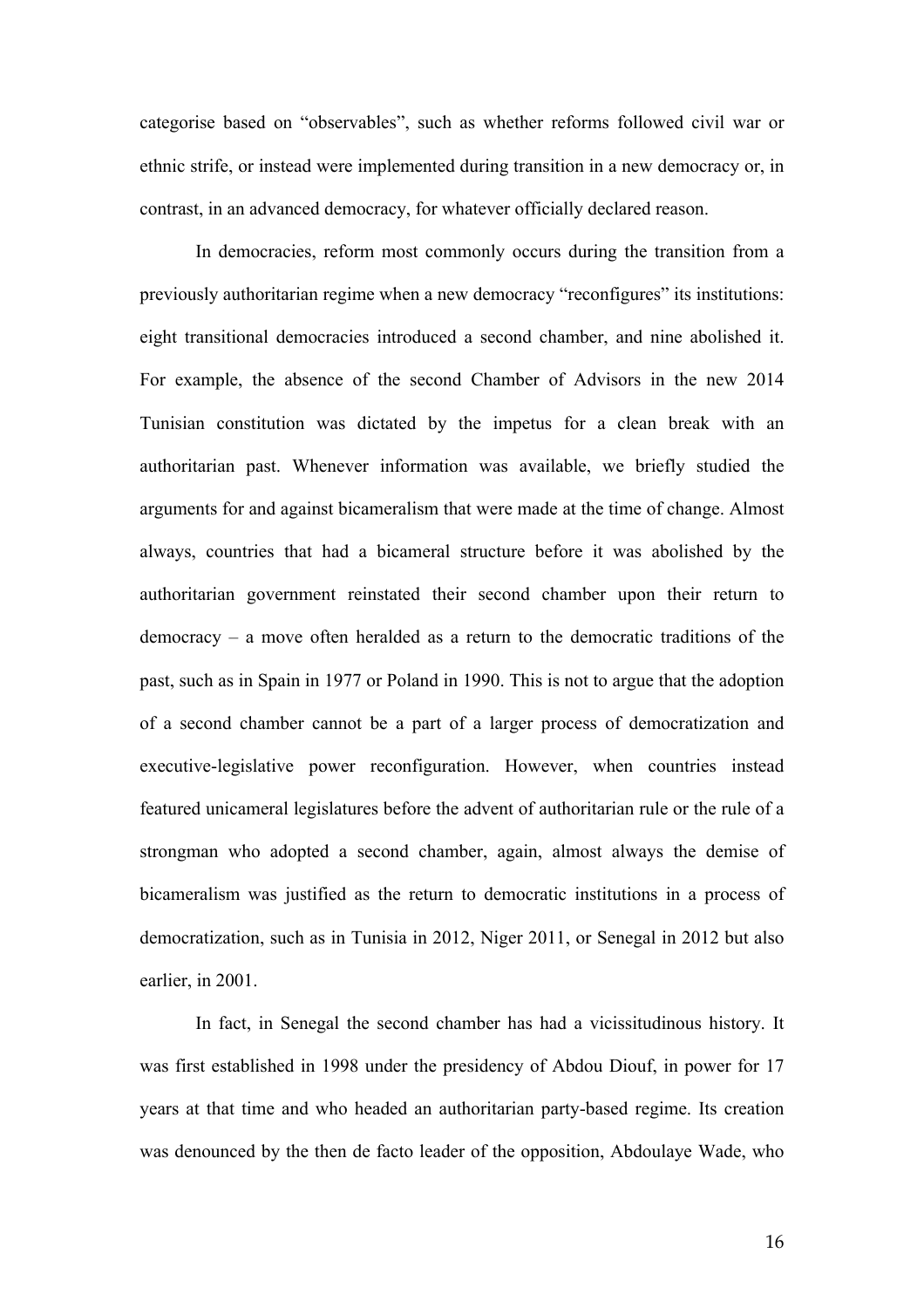promised to abolish it and characterized it as a "clientelist mechanism in the service of the old regime" (Thiam, 2007: 149). True to his word, following his election in 2000 President Wade oversaw a new constitution that did away with the second chamber as well as the Economic and Social Council (*le Conseil économique et social*), a consultative body with a nominal input into the law-making process.

However, even though Senegal under Wade became an electoral democracy, the new president repeatedly used constitutional reform to try to maintain his control over the system. Prior to Wade's re-election in 2007 there were four constitutional amendments and no fewer than nine amendments between May 2007 and June 2009 alone. The first amendment in June 2003 was effectively reinstating the very consultative *Conseil* that had just been abolished. Then in 2006 President Wade reintroduced the Senate. In the run up to the rescheduled election for the lower house and amid mounting tensions within the ruling party, the creation of the Senate was a neopatrimonial device to 'accommodate' his political friends and to encourage to remain and/or reward them for remaining loyal to him (Hesseling, 2010: 13). Indeed, the structure of the Senate guaranteed that no fewer than 65 per cent of the members of the new institution were appointed by the President. As it turned out, his supporters held 99 of the 100 seats in the second chamber following the first elections in 2007 (Thiam, 2007: 151). Thus, the accusation of neopatrimonialism that the President had made against the previous regime some six years earlier was now turned against Wade himself (Niang, 2006: 278-279).

There is no doubt that the creation of Senate in Senegal in 1998 while it was a non-democratic regime and then its recreation in 2006 while Senegal was an electoral democracy were all examples of the "instrumentalisation of the Constitution for reasons other than democratic rationality" (Fall, 2009: 184). Clearly, the reinstatement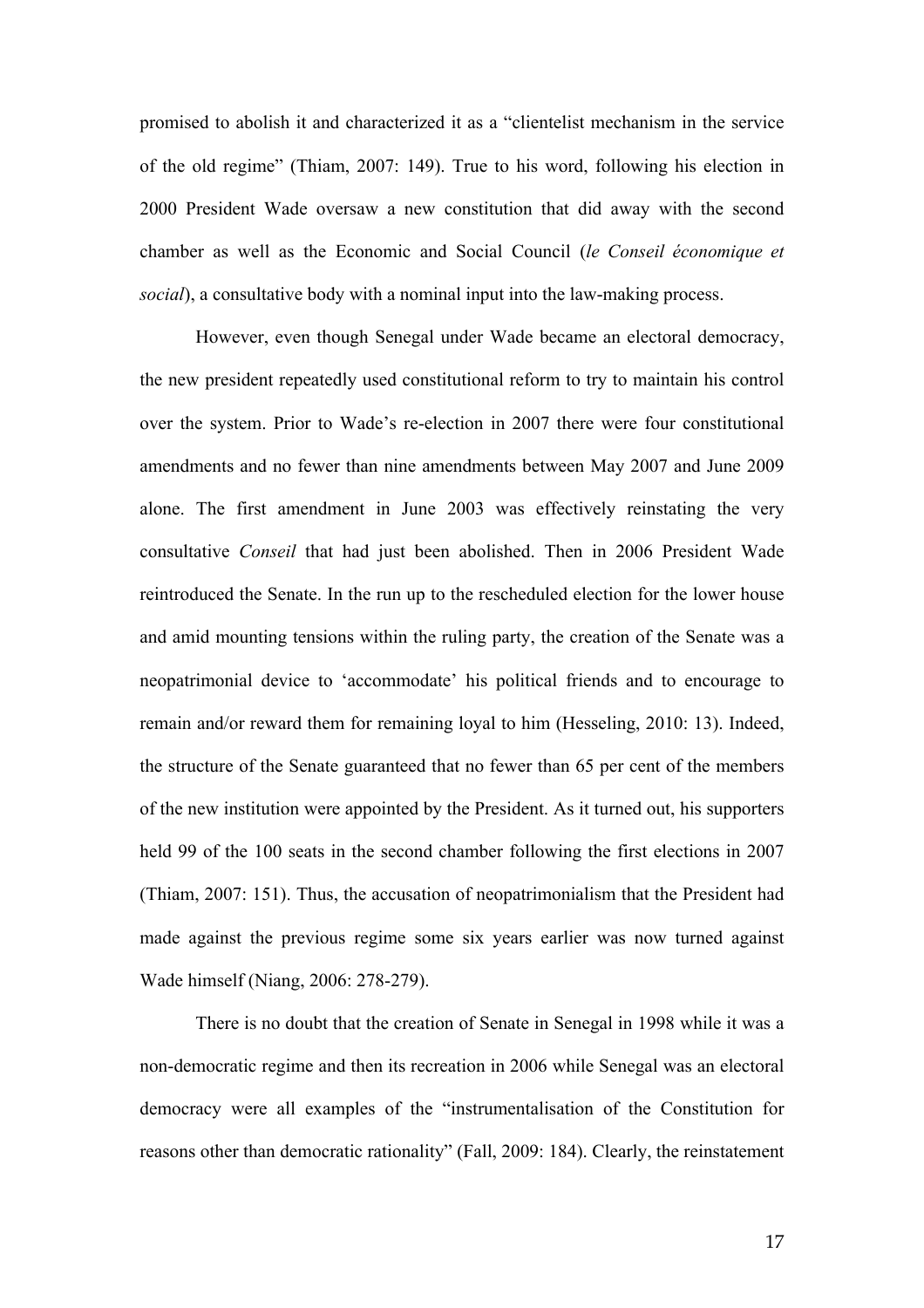of bicameralism in 2006 was not motivated by the desire for more equitable representation, but by the need to find a way of managing party political problems that threatened the president's hold over the regime. With Wade's departure from office in 2012 however, his successor decided to return to a unicameral legislature, again. The example of Senegal suggests that while in some settings bicameralism may be abolished or introduced in a new democracy in transition in order to return to the old democratic institiutional traditions that existed prior to non-democratic period, such as in Poland in 1990, in other settings, such as in Senegal, bicameral reform may be a tool that the elected leaders employ for governing. While it is beyond the scope of this exploratory article, further research may study whether executive-legislative power balance such as the minority status of president's party, or president-party relationship, may explain the endogenous bicameralism in transitional democracies.

## Figure 4 about here

As seen in Figure 4, in five cases the second chamber was abolished in democracies with a longer democratic tradition. Here, the second chamber was portrayed by its opponents as a remnant of the old order; as the argument in Ireland in 2013, its removal was to save the public expenditure, e.g. New Zealand in 1951 and Sweden in 1971. In three cases the senate was adopted, and in three it was removed, following a period of civil conflict or significant ethnic and societal disturbances. For example, a second chamber was introduced in the aftermath of ethnic strife in Kenya in 2010, or Pakistan in 1973 following the violent secession of Bangladesh, then East Pakistan. Finally, in Venezuela in 1999 and in Senegal in 2009 the removal and introduction of a second chamber was accompanied by other constitutional changes that included the extension of term limits for sitting incumbents – a dual institutional change that is much more frequent in nondemocratic regimes, to which we now turn.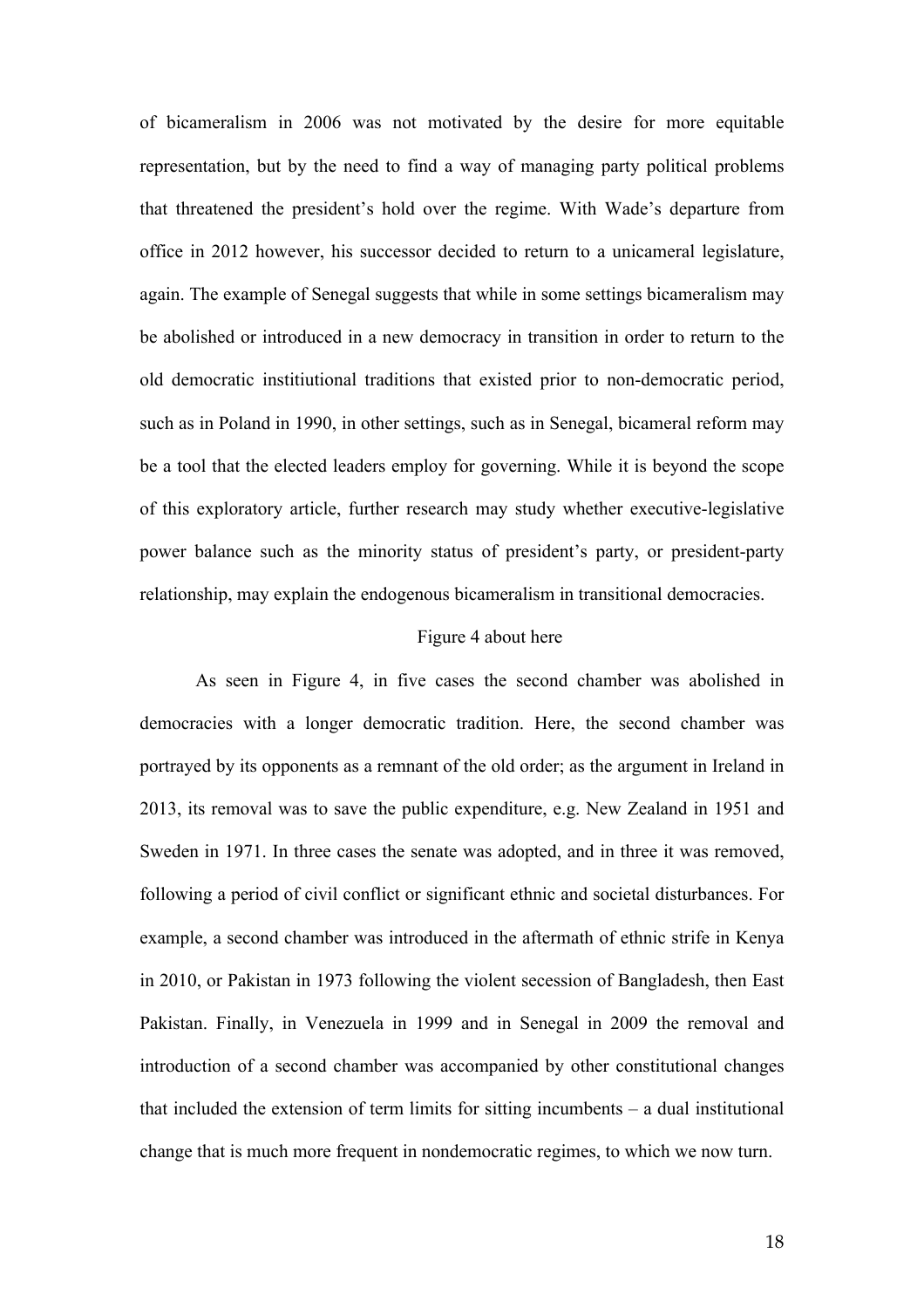#### **The Fall and Rise of Bicameralism in Dictatorships**

As we showed earlier, the reversal of the decline of bicameralism in the world from the 1990s has primarily been due to the adoption of this institutional form in dictatorships. In fact, not only do dictatorships tend to adopt second chambers, they are just as likely to abolish them, often only to re-introduce them all over again. Figure 4 (bottom sub-figure) captures the factors associated with the reform of bicameralism in non-democracies.

There is nothing in the argument about bicameralism and representation that is not applicable to dictatorships. Louis Massicotte (2001) underlined that the existence of a second chamber in a given country does not necessarily imply that that country was more democratic, only that bicameralism was associated with the potential for a greater representation of interests in a manner consistent with the basic principle at work. A second chamber was introduced in 16 cases during or immediately after civil war, e.g., Ethiopia in 1995 or Rwanda in 2004 compared with only four where it was abolished (perhaps when the institutions of the former regime, including bicameralism, were also be purged following conflict). This suggests that the creation of bicameralism can indeed be one of the ways of reducing societal and ethnic discontent, as well as a means of credibly committing to future power-sharing.

Bicameralism, however, may also be introduced in settings where the concerns about representation do not apply. Consider the case of Belarus where the 1996 constitutional amendments included the introduction of a second chamber, among other institutional changes. Belarus is a medium-sized state without any significant regional cleavages or history of ethnic or inter-communal conflict. It also has a relatively homogenous population, with 84 per cent being ethnic Belarusians,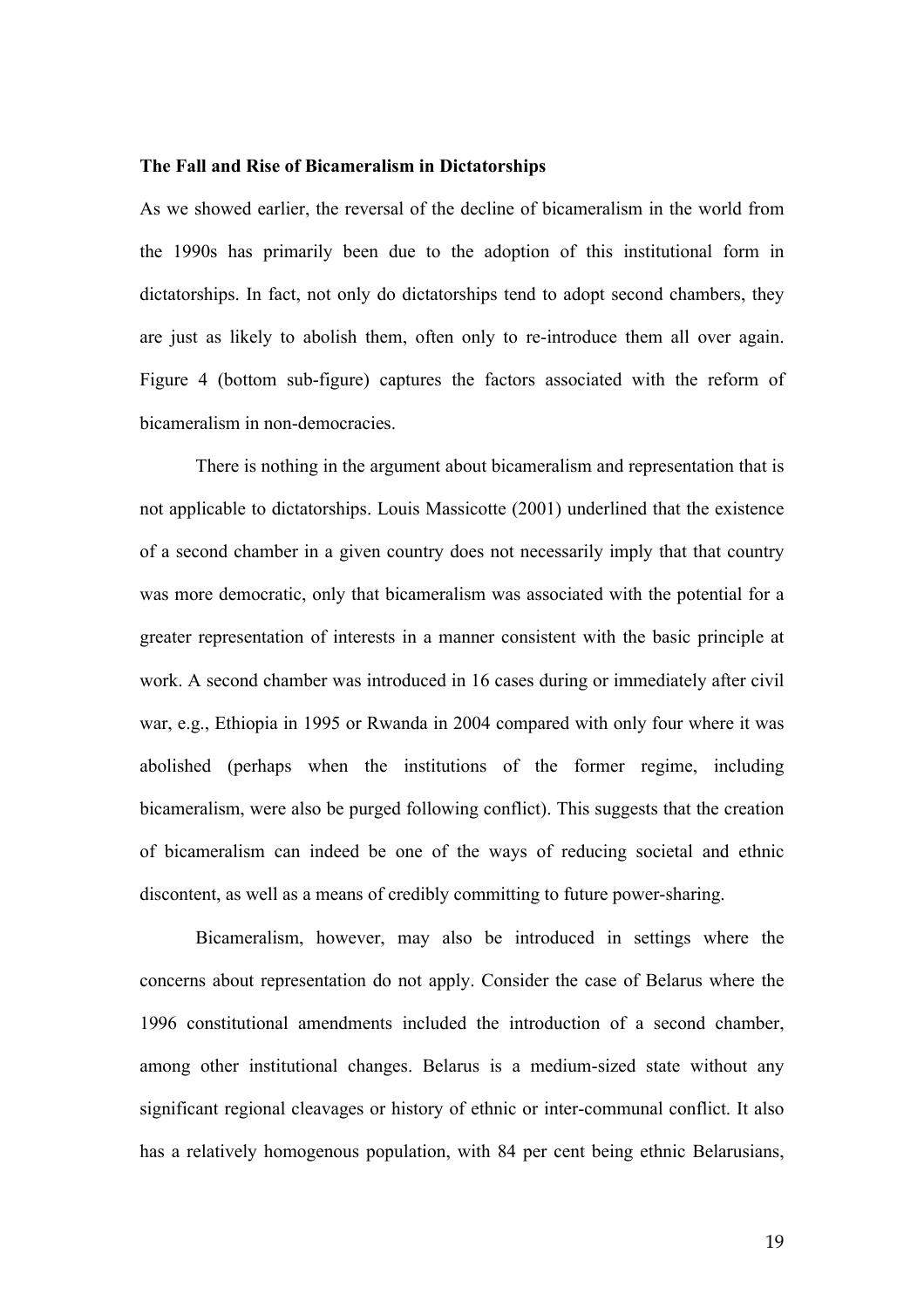with 8 per cent and 3 per cent Russians and Poles respectively. There were no compelling historic or representational reasons that would have made bicameralism a logical choice at that time.

Following his 1994 election to the newly created presidential post, Alexander Lukashenka quickly consolidated his power through cabinet and regional appointments and censorship of the media (Silitsky, 2005: 86). The new president also began issuing a series of executive decrees and found himself on a collision course with the unicameral legislature and the constitutional court. The political crisis deepened when the president continued trespassing on the parliamentary prerogatives after the 1995 parliamentary elections that brought a stronger opposition against authoritarian reversal underway in the country, with communists and agrarians gravitating toward liberals and social democrats. Unable to exert an executive control over the legislature calling for his impeachment, the president lamented:

The presidency, Supreme Council and Constitutional Court failed to coordinate their work. And it is not the President's fault! The situation when the President is responsible for the state of affairs in the country and engaged in practical problems, while the deputies and the constitutional judges are focus on impeachment of the President as their primary occupation, cannot continue indefinitely.<sup>3</sup>

Instead, the president proposed to cut the deadlock by introducing a new constitution with a new bicameral parliament able to "professionally" work with the executive:

The Senate as an institution of territorial representation, will have a mixed composition, including that with the participation of the Head of State. The most experienced and intelligent representatives of the different categories of the population will enter the upper chamber.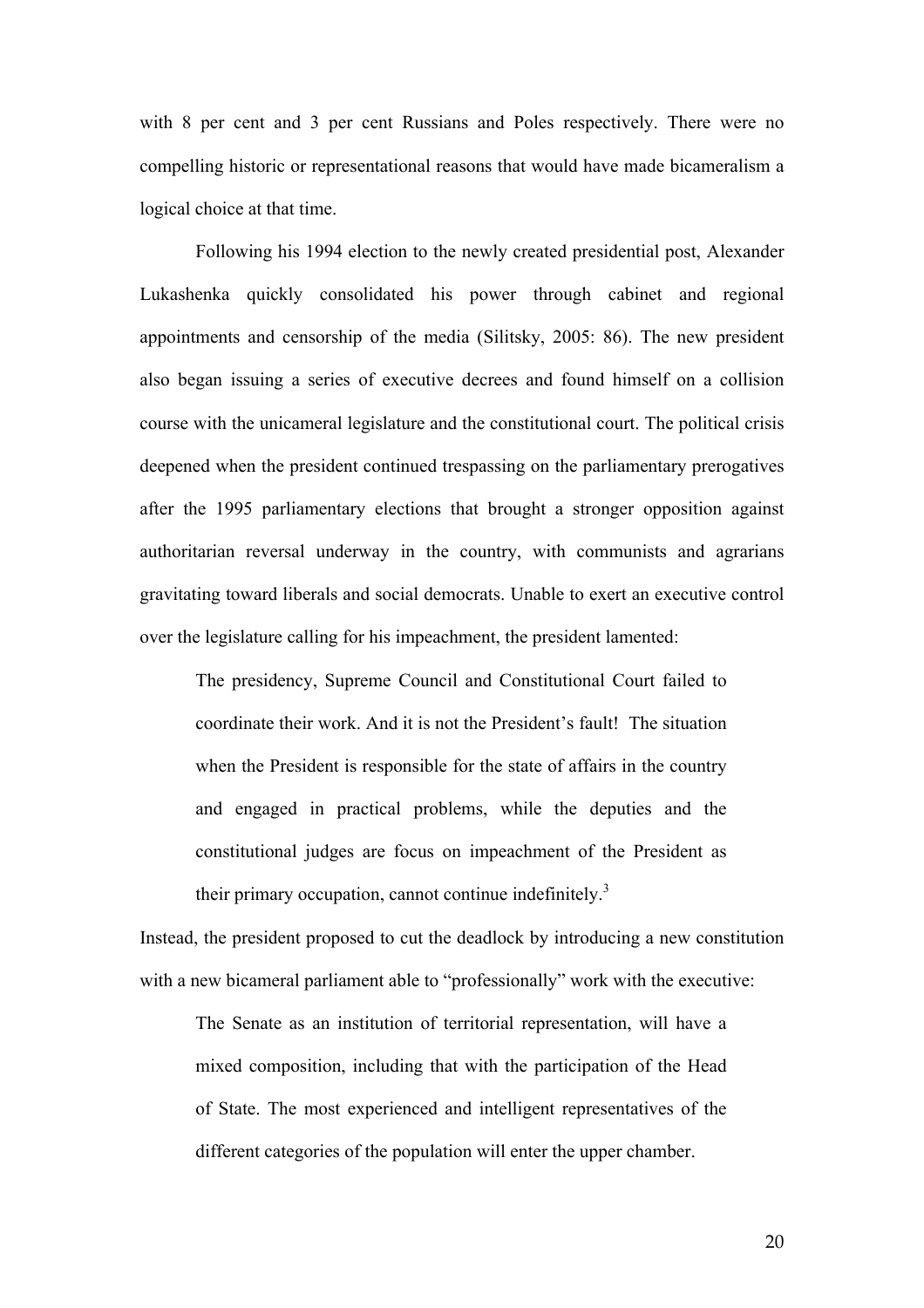When the Constitutional Court began consideration of the impeachment case in 1996, the president decided to bypass the existing institutions by proposing a referendum on a new constitution. Despite the fact that the referendum could only have been consultative and non-binding under the old 1994 constitution, the plebiscite, no longer merely consultative, went ahead. As a result, various irregularities during the process notwithstanding, the majority approved the new constitution that increased the president's powers vis-à-vis other branches, extended his five-year term by two additional years, and substituted a formerly unicameral legislature with two chambers: 110-strong lower house and the Council of the Republic with 64 members. Under the new constitutional clauses, the senators were not to be directly elected but instead either to be appointed by the president himself or by compliant regional councils. Under the new constitution, the president also had the right to appoint half of the constitutional court. Following the referendum, the initial composition of the new parliament was drawn from the ranks of the previously elected members of the unicameral parliament who pledged loyalty to the new regime, with other deputies simply dismissed without regard for the constitutionality.

The adoption of bicameralism in Belarus in 1996 indicates that the introduction of a second chamber may serve very specific instrumental goals of a dictator – to impose more control over legislative branch and to justify the revision of a constitution so as to strengthen the executive or to dismantle the checks and balances altogether. In their rhetoric however, non-democratic governments across the world argue that the introduction of a second chamber will improve democratic accountability. At the same time, other dictators equally argue that the removal of a second chamber instead will improve the democratic process or reduce public corruption. For example, in Turkey, bicameralism was first introduced in 1961, then it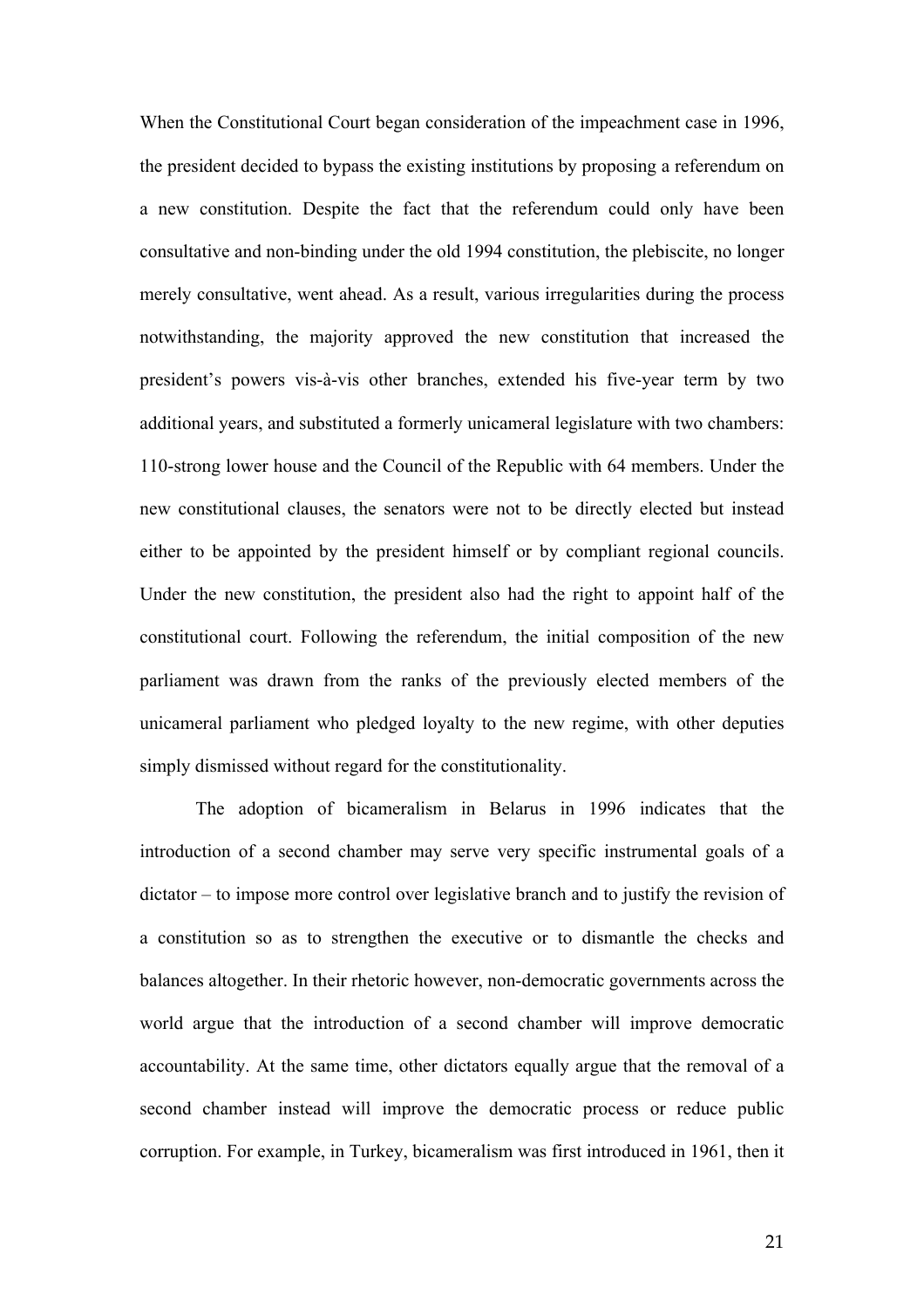was abolished in 1982 --- both times following military coups where the military decided to recalibrate civilian institutions and establish, what they thought as, a more efficient government. In other words, the adoption or removal of bicameralism can always be justified on democratic principles, even in dictatorships.

Looking at each case of bicameral reform, we divide them based on whether they occur following military coup; or civil war or a significant ethnic disturbance; or whether they are accompanied by constitutional changes that strengthen the executive. In a number of cases we do not observe a coup, an aftermath of a civil war or promulgation of a constitution with stronger executive powers. We categorise such cases based on the type of non-democratic regime at the time or into "other" category instead.

Bicameralism may be introduced and abolished by the military. In Egypt, the *Shura Council*, previously loyal and ineffective under President Mubarak, was abolished not by President Morsi of the Muslim Brotherhood who came to rely on the Council after the courts dissolved the Islamist-dominated lower chamber in 2012, but by the new ruler of Egypt, Abdel Fattah el-Sisi, who overthrew Morsi in 2013 and made sure that the new constitution of Egypt omitted a second chamber. Overall, bicameralism is adopted and abolished in nine and ten cases respectively on the initiative of the military that overthrew the civilian authority and undertook a major constitutional revision, e.g., multiple times in Thailand when following the military take over the previous parliament was closed and then reconvened with a different configuration of chambers. In other words, the military junta does not always remove the second chamber, it may also introduce it in a previously unicameral parliament. Whether facilitating the adoption or abolition, the military acts in the role of a moderator or a guardian and "recalibrates" civilian institutions by breaking down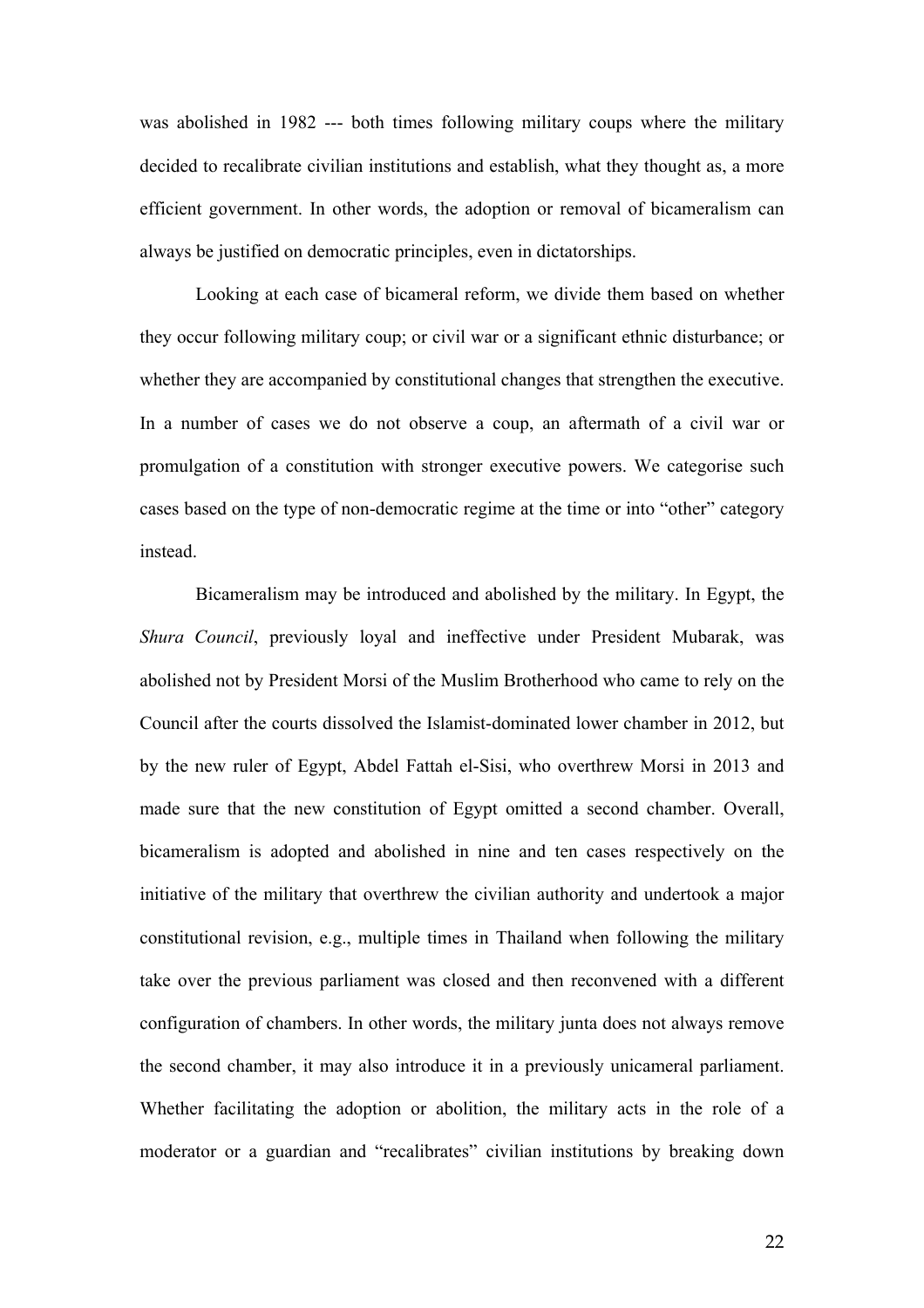vested interests in the old legislature.

Second chambers were also abolished or introduced in 20 cases that can be described as an institutional reconfiguration following a new ruling coalition taking office, i.e., whenever a new non-democratic regime replaced the previous, different, non-democratic regime. This category is chosen only if a new ruling coalition, a new regime type, takes office as opposed to leader turnover in the same non-democratic regime. We find that in ten cases bicameralism was removed when the new, partybased regime took over, e.g., such as in Hungary's left-wing party dictatorship after the second world war. In seven cases, bicameralism was removed following the overthrow of the monarchy, and a party-based regime, typically a personalist regime, took over, e.g., Nasser's or Gaddafi's regimes following the monarchy in Egypt and Libya.

It is also not surprising that so many party-based regimes, particularly leftwing ones such as Nicaragua in 1987 for example, almost always chose unicameralism. During the French revolution, Abbé Sieyès argued that as the people cannot have two wills, only unicameralism was the proper form of democratic representation. Ever since, revolutionaries of the world have tended to establish partybased non-democratic regimes and have opted to institutionalize such unity and to have single-party rule in a single-house. Even in populous China, the CPC governs in a unicameral legislature.

Altogether, in thirty cases bicameral reform occurs together with sweeping constitutional changes that go beyond second chambers. Among these thirty cases, in 14 and six cases bicameralism was introduced and abolished at the same time as the amendments to presidential term limits were promulgated (Baturo, 2010). Based on the example of Belarus that was already non-democratic at the time or for that matter,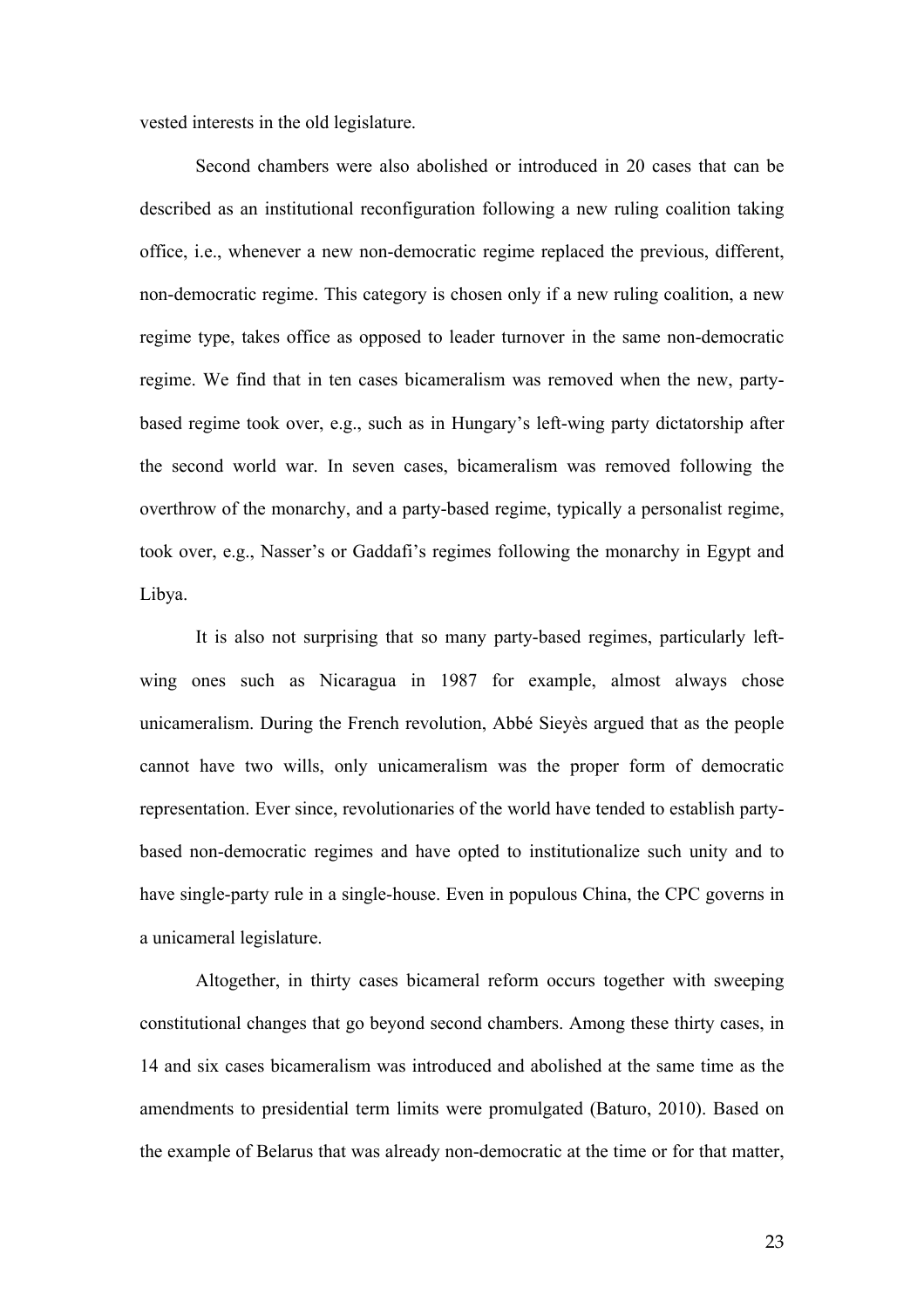Senegal that was categorised as electoral democracy, it is very likely that the introduction of second chambers may serve to improve the ability of dictators to control the legislative branch directly. This can be seen in the high proportion of appointed legislators that second chambers typically include. This is true in both democracies and non-democracies. For example, drawing from the data provided by the Inter-Parliamentary Union, we can compare the method of selection in democracies and non-democracies. Because many second chambers are of mixed composition and the number of senators vary significant across countries, we calculate the total number of senators elected by different means in all democratic and non-democratic regimes, and then report average percentages per category. We find that on average even in democracies only 46 per cent of all senators are directly elected, while 30 per cent are appointees, though no doubt not all such appointees owe their position solely to the chief executive in democracies. On average, 23 per cent of upper house legislators are also indirectly elected. In non-democracies the situation is starker with only 17 per cent of all being directly elected. Here, we find that over a third of all members of second chambers are appointed and that 83 per cent of all are either appointed or indirectly elected. In non-democracies therefore, the incumbent regime is likely to be in control of all direct appointments while the selection of indirect appointees is likely to be easier to manage as well. Furthermore, setting up a second chamber in a non-democratic setting may be an additional tool to enhance co-optation, since upper chamber seats can serve as patronage jobs to be distributed among regional elites and various appointees. Unlike the lower chambers that are filled by direct elections and, therefore, are subject to a degree of electoral uncertainty however small, upper chambers provide dictators with much easier means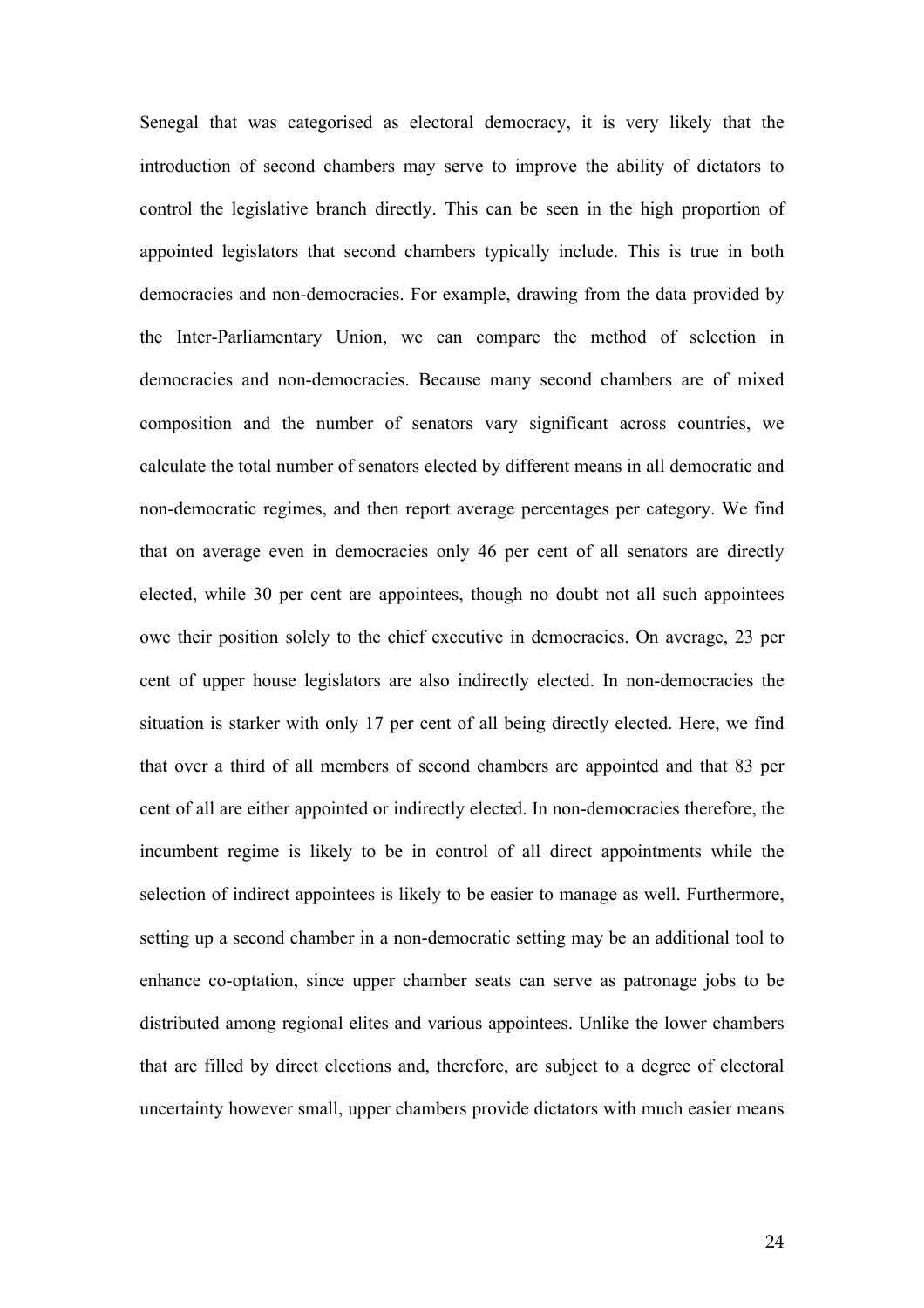to reward their supporters (by directly appointing them, or securing their appointments indirectly through regional councils).

Similarly to the majority of contemporary dictatorships that operate elections, however sham and uncompetitive, during the long first wave of democratization political elites extended suffrage and granted access to a lower chamber. Oftentimes though, they retained a considerable degree of control over legislative process by retaining influence in a second chamber. For example, in 1848 Louis-Napoléon Bonaparte was directly elected as president of France, operating in a system with a unicameral legislature (Luchaire, 1998). However, in 1851 he seized power in a coup and introduced a new constitution the following year. The 1852 Constitution introduced a Senate. The Senate comprised cardinals, marshals, and admirals, as well as "citizens that the president of the Republic judges to be worthy of being raised to the dignity of a senator" (Art. 20). These senators served for life and could not be dismissed. This case has a contemporary feel to it, despite the fact that it occurred in the mid-19<sup>th</sup> century. In Britain, the  $19<sup>th</sup>$  century was marked by a series of Reform Acts that gradually extended the suffrage in the House of Commons and paved the way for the rise of political parties and modern electoral competition. However, the House of Lords remained largely unchanged and was willing to use its veto to stymie progressive legislation right through to the period prior to the First World War (Smith, 1992). Arguable therefore, a similar, "conservative" logic of the adoption of a second chamber may be present in contemporary dictatorships also. Using Przeworski's (2015) data on political institutions and political events, we estimate that from 1788-2008 period, 53 per cent of second chambers in bicameral legislatures have been elected, directly or indirectly, 21 per cent of senates are partially, and 26 per cent are fully appointed by the executive.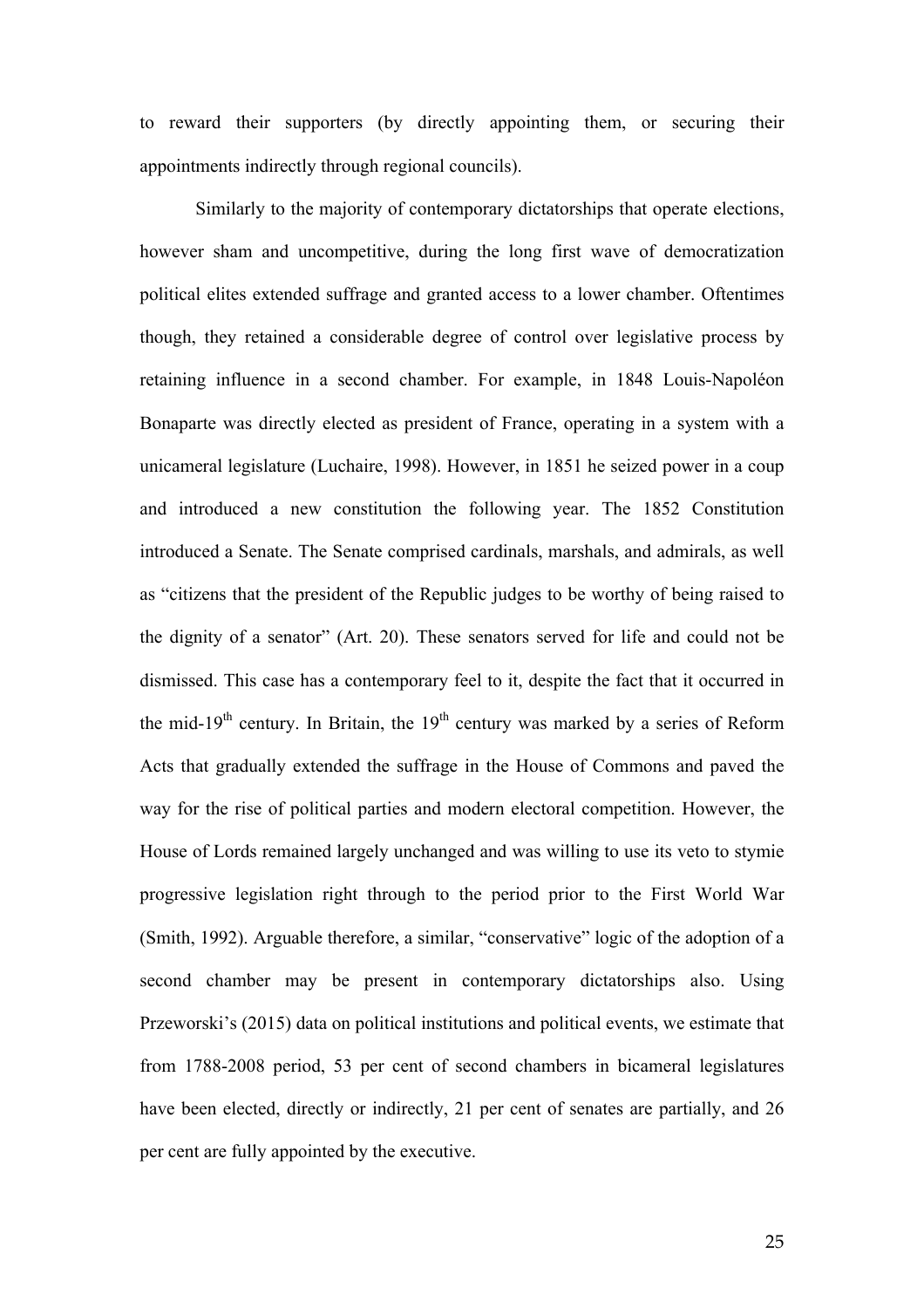## **Bicameralism and Regime Durability**

It exceeds the scope of this exploratory article to go beyond simple enumeration of the general circumstances under which bicameral reforms occur. Also, while we know that bicameralism may have effects on policy stability or legislative effectiveness, *inter alia,* in democracy (e.g., Tsebelis and Money, 1997; Uhr, 2008), we know little about the effects of bicameralism in dictatorships. We can however hypothesize that because the introduction of a senate in a non-democratic regime appears to serve a purpose of creating extra patronage jobs for the president' supporters or for coopting his or her rivals, the presence of bicameralism, all things being equal, should influence regime durability. Indeed, the number of possible highprofile patronage jobs is always limited, and the introduction of a senate may usher in an additional 50 to 150 senatorial posts --- many of them directly appointed by the president, which in turn will contribute to intra-elite stability indirectly.

As a test of possible effects of second chambers in dictatorships, here we briefly investigate whether the presence of such chambers influences regime durability. We can additionally distinguish between the presence of bicameralism in general, and the presence of senates with a considerable number of executive appointments. Because our own data on bicameralism do not include details about the composition of second chambers over time, we rely on the data from Przeworski's (2015) that however omit several countries and do not distinguish whether senates are on paper only.

The duration of non-democratic regimes is taken from Geddes, Wright, & Frantz (2014); we also draw non-democratic category variables from the same source. We fit the Cox proportional hazards model that includes the Cold War dummy, as well as Civil war, logarithm of GDP per capita and Economic growth rate, also from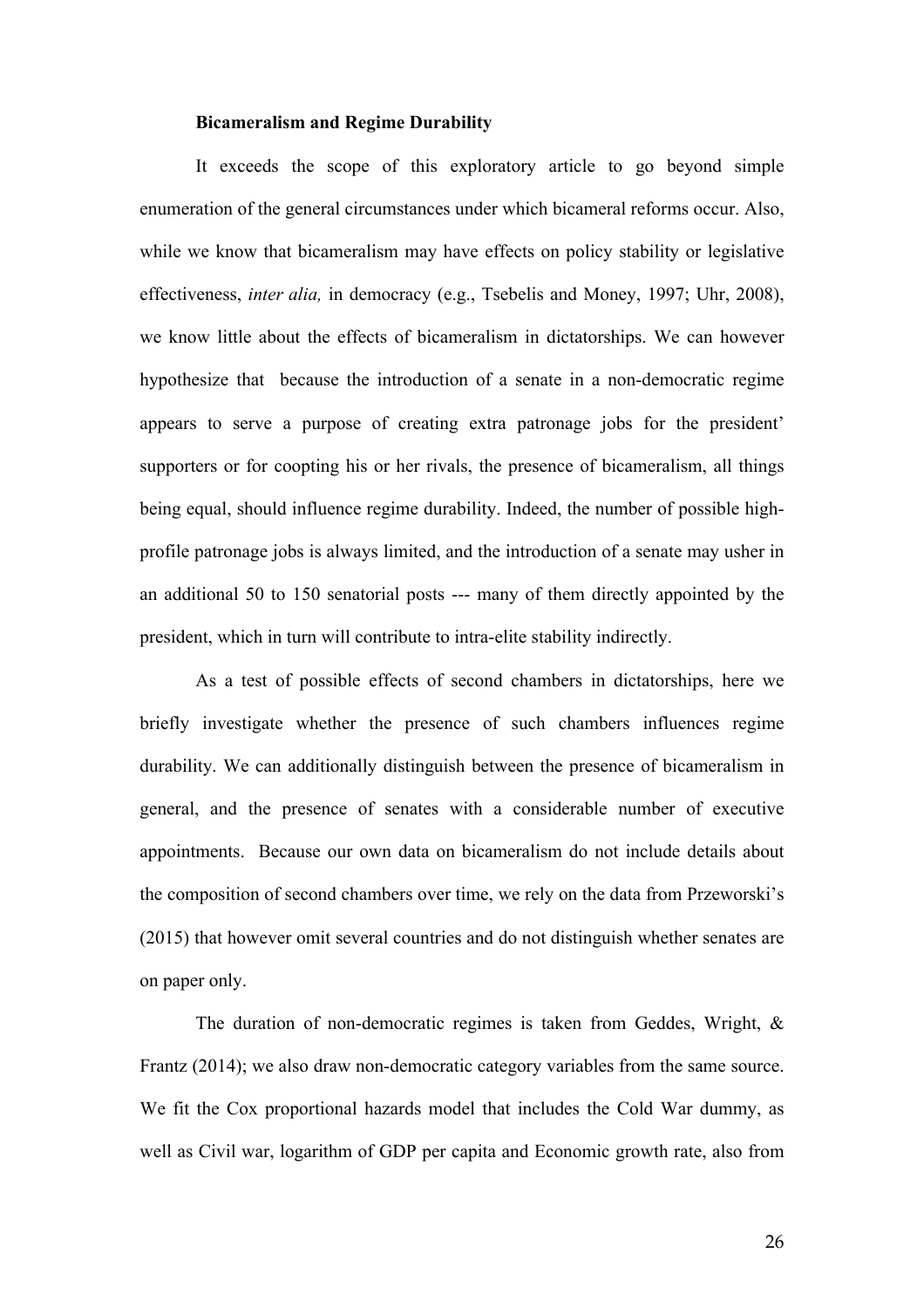Przeworski (2015). Single-party regime --- a nondemocratic regime category with the longest average survival rate as found in numerous studies ----- is chosen as the baseline category. Table 1 reports the results, with negative coefficients indicating that the hazard is decreasing with changes in the predictors.

## Table 1 about here

Results indicate that military and personalist regimes have higher hazard rates than party regimes (omitted category), while civil war increases and economic development decreases the hazard of regime breakdown. Regimes are also more likely to break down during the Cold war and at the time when Polity 2 scores are higher, possibly indicating the moment of political liberalisation. Model 1 that includes Bicameralism suggests that the presence of a second chamber as such has no effect on regime survival.

Instead, it appears that it matters what kind of bicameralism is implemented. Models 2-3 include two predictors that differentiate between the types of bicameralism in place. Model 2 is estimated on the full sample of dictatorships while Model 3 is estimated on the sample of dictatorships that feature bicameralism. Two new variables account for whether the senate is appointed and whether it can block the lower chamber.4 While the coefficient on *Senate, block powers* is not statistically significant, *Senate appointed* reduces the hazard of regime breakdown. The "appointed" senate is associated with lower risk that is present in unicameral parliaments or bicameral ones with an elected senate.

As a final test, for Model 4 we construct *Senate, composite index* variable, based on these two variables. The new variable takes the value of 1 if the senate is fully appointed or hereditary, 2 if appointed and also if it can put a veto or can send a bill for reconsideration, and 3 if it is appointed and if it must approve legislation or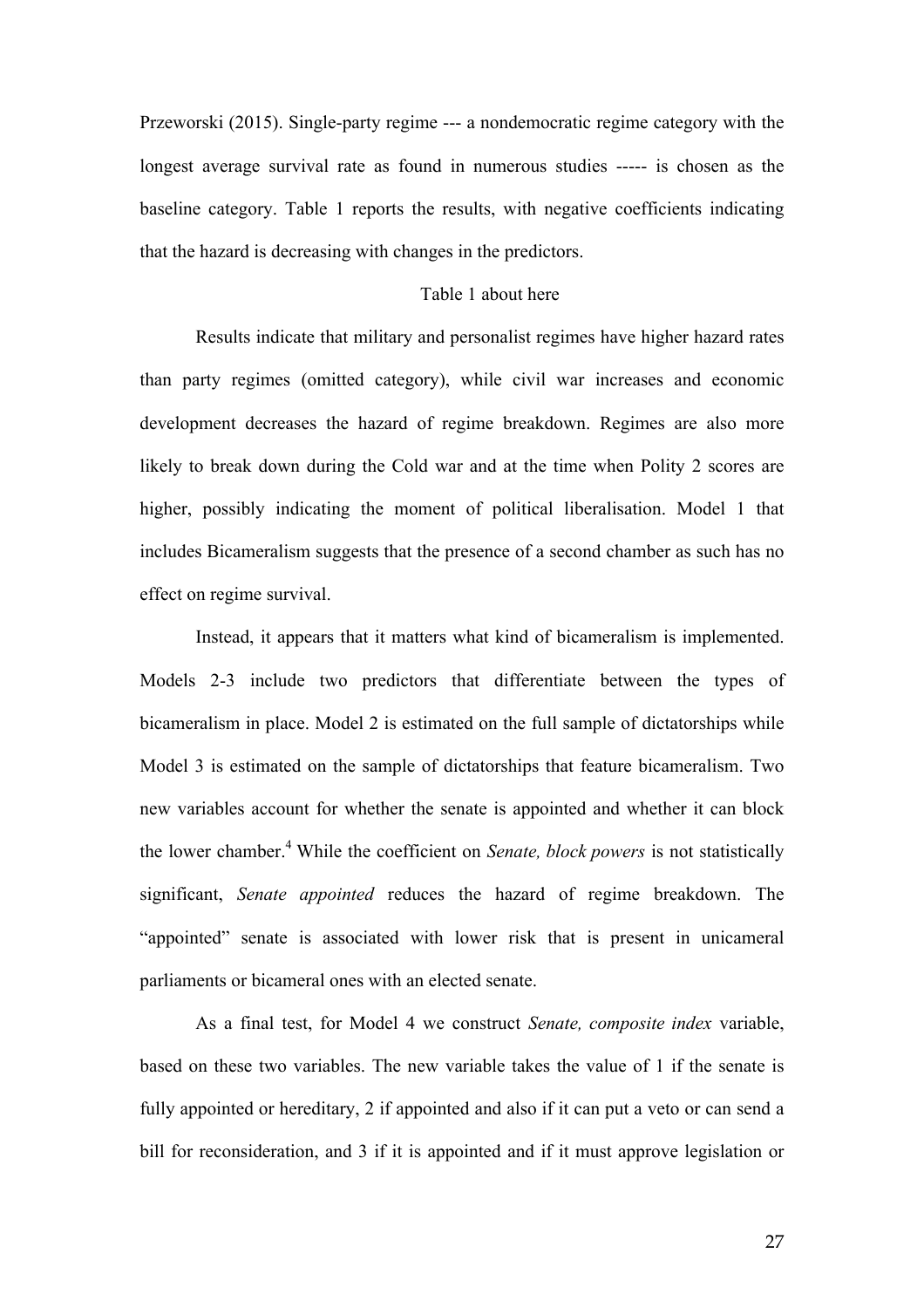can place a final veto on a bill. The resulting *Senate, composite index* has a statistically significant coefficient that indicates that this measure reduces the hazard of regime breakdown.

Results suggest that it is not the presence of a second chamber per se that has an effect on regime stability, but rather the presence of a second chamber that is staffed by a leader's appointees that does. In this regard, the challenge still remains to identify the effects of the processes that lead to the very need to provide patronage (senate seats) to the elites and to separate such effects from the subsequent effects of bicameralism. As a result, even though we account for possible confounding factors, we may still not be able to observe whether the presence of bicameralism improves regime durability. While future studies will have to account for possible endogeneity, we treat the results from Table 1 as indicative of the likely importance of bicameralism for regime survival.

#### **Conclusion**

The introduction and removal of a second chamber is a reform that occurs more frequently than conventionally assumed. As we discussed in text, there exists a welldeveloped scholarship on second chambers, their reforms, and their consequences, that draws from a small number of consolidated democracies. In this article, we have shown that a second chamber is surprisingly malleable institution, with 125 changes to this most basic arrangement – the number of legislative houses – in the world from 1945-2016. The total number of changes increases to 146 if we include the adoption in first post-independence constitutions from 1945. We have also shown that bicameralism is indeed in decline, but only in terms of the percentage of bicameral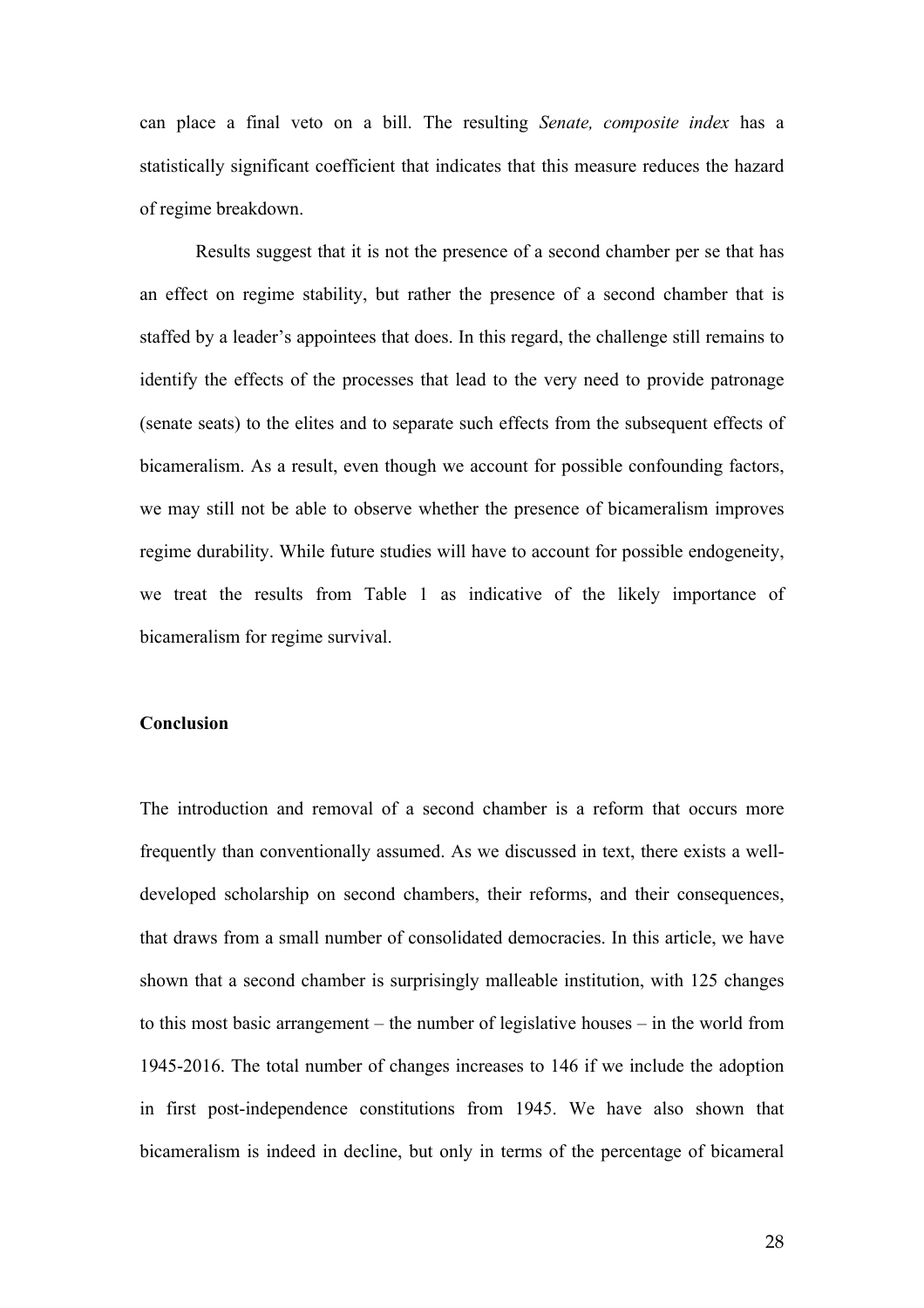countries – not in terms of numbers – and only in democracies. We find that democracies rarely reform bicameralism. When they do so, they are usually transitional democracies, eager to replace the old authoritarian legislature with a new, democratic one, whether unicameral or bicameral. By contrast, dictatorships reform their second chambers much more regularly, typically following military coups, or civil wars, and often together with constitutional changes to concentrate executive power. Admittedly, a causal inference research design is required to study whether similar circumstances are also in place when bicameral reforms do not occur. As it stands, we believe we were able to shed new light on the introduction and removal of second chambers across democracy and dictatorship in the world. We underline that while comparative research has advanced our understanding of bicameral reforms in democracies, more than three fourths of such reforms, about which we know little, occur in non-democracies. Future research will investigate further the inner mechanisms of bicameral reforms or its consequences for non-democratic regimes.

While there exists no consensus about bicameralism among governance, aid, and foreign policy practitioners, some prominent organisations and actors do advocate for the adoption of a second chamber. In Kenya a new second chamber was created in 2010 following the violent aftermath of the 2007 presidential election that resulted in an internationally brokered power-sharing agreement in 2008. The assumed logic is that such second chambers will improve the quality of the legislative process, increase the representation of underrepresented groups or facilitate peace and reconciliation. For example, the Council on Foreign Relations suggested bicameralism as a constraint on majority power in the Middle East, particularly in light of the resurgent Islamic movement (*The Council on Foreign Relations*, 2005: 21). While bicameralism may indeed be appropriate in this region and during reconciliation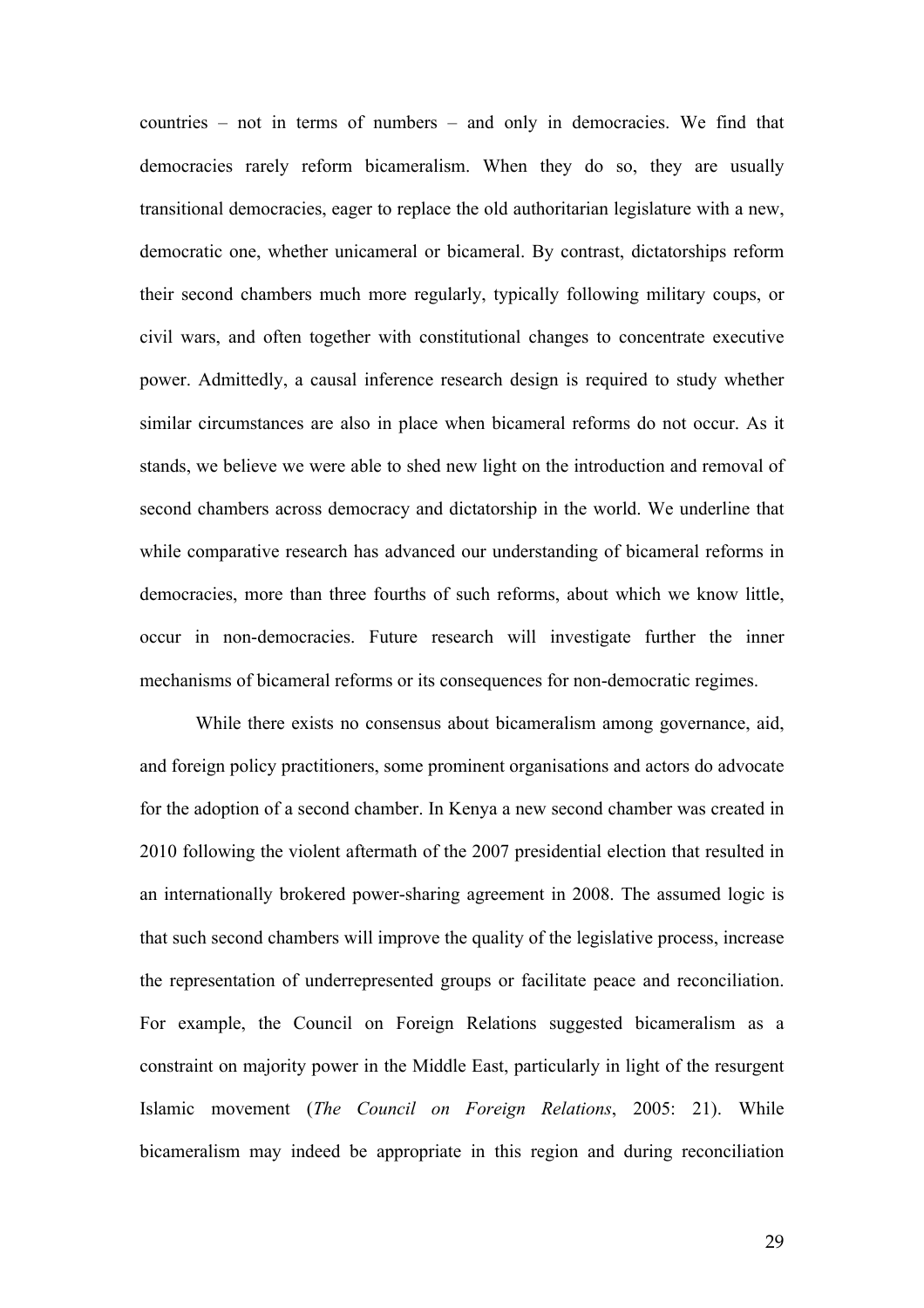efforts in other countries such as the CAR, in other settings it may not be and the reformers need to take context and circumstances into account very seriously. This is at least partly because dictators can always make valid-sounding arguments about the democratic principles underpinning any reform of bicameralism.

Also, different motivations for reform may be present. In light of conflict in Eastern Ukraine from 2014, policymakers discussed the idea of federalism and possibly bicameralism as a potential way forward for Ukraine.<sup>5</sup> The idea of a bicameral legislature however has already been proposed and debated multiple times in the past in that country. As early as 1995, one of the opposition leaders at the time, Alexander Moroz, foreboded that "bicameral parliament will not only encourage the separatist sentiments that are present in the state today but will also fix the the administrative division of the state, which may not always be effective."<sup>6</sup> Further research is therefore required to study bicameral reforms and factors behind them that may go beyond the questions of governance or regime survival and even be related to the irredentist meddling in domestic politics by foreign powers. The adoption of second chambers is not always related to the logic of reconciliation or improved representation and may have a less lofty rationale.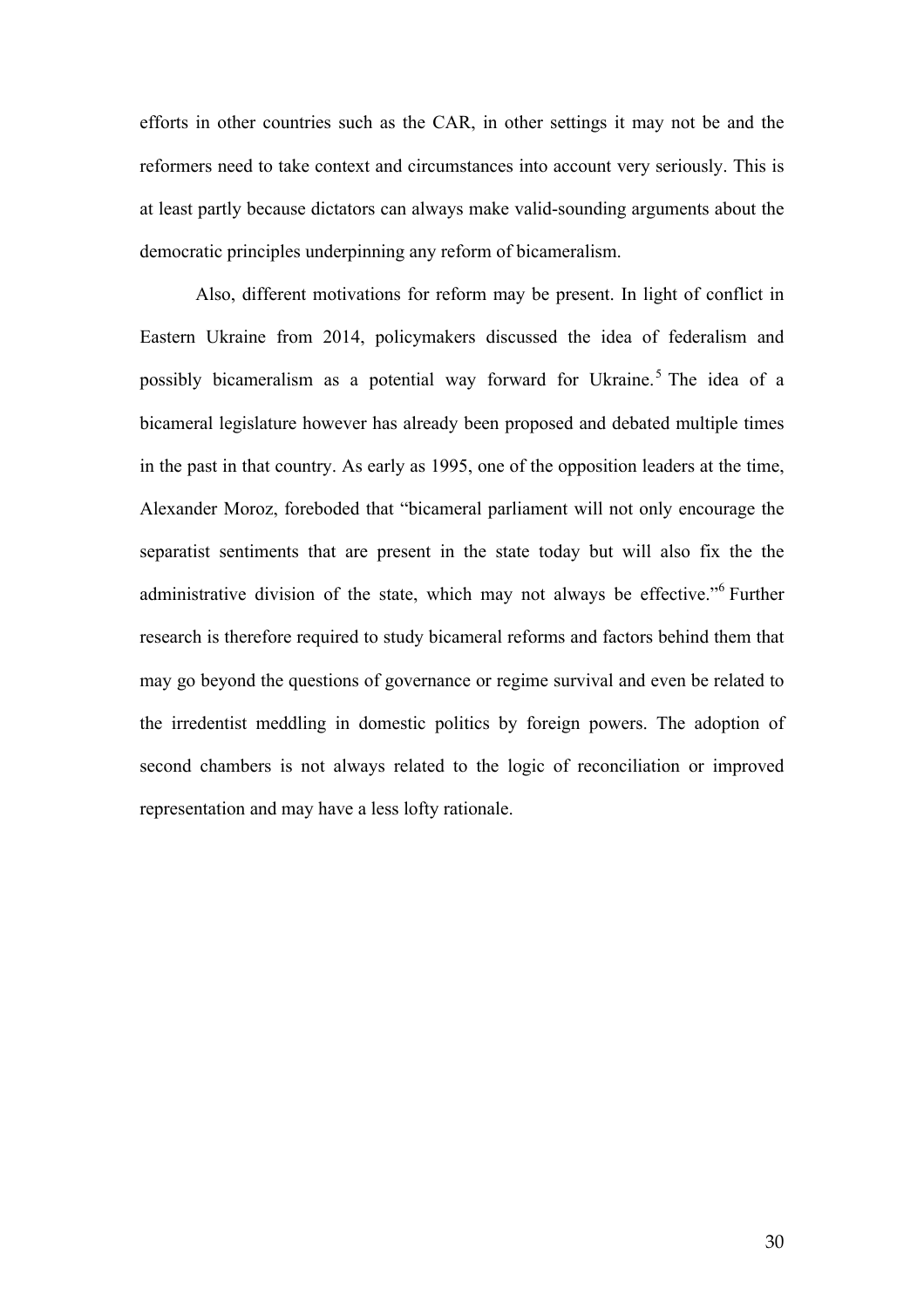## **Notes**

<sup>1</sup> We thank anonymous referee for suggesting to take small countries into account. Because we build on Regan and Clark (2007) data, our sample also excludes several countries with a population below 500,000 people. We intend to extend full coverage to these countries from the time of their independence in future research.

 $2^2$ Asamblea Nacional Constituyente, November 3, 1999, 49-50. Available from http://www.asambleanacional.gob.ve, under Asamblea Contituyente, accessed December 18, 2009. Subsequent citations are for Mario Isea, 35-36; David de Lima and Ricardo Combellas, 33-34, 39-41; Allan Brewer, 45; Guillermo Garcia, 31; Iris Varela, 31. All transitions in text are by authors.

<sup>3</sup> This and subsequent text is available in V. Brazovskaya, *Tolko Narod Vprave Rreshat' Svoyu Sud'bu: Materialy Vsebelorusskogo Sobraniya 19-20 Oktyabrya 1996 g*. [Only the people has the right to decide its fate: materials of All-Belarusian Peoples' Assembly October, 19-20 1996] (Minsk: Presidential Administration, 1996).

<sup>4</sup> Senate appointed equals 1 if *UPPER HOUSE* equals 2 or 3, i.e., if the second (upper) house is partially appointed or if the second (upper) house is fully appointed or hereditary, zero otherwise. Senate, block powers takes the value of 0 if *UPPER HOUSE* equals 0, i.e., if the second (upper) house cannot block or delay legislation passed by the lower house. Senate, block powers takes the value of 1 if *UPPER HOUSE* equals 1 or 2, i.e., if the second house can only put a suspensive veto or can send a bill for reconsideration, or if the second house must approve legislation or can put a final veto (Przeworski, 2015).

 $5$  For instance, on April 17, 2014 in Geneva the representatives of EU, US, Ukraine and Russia issued a joint statement urging consideration to regional interests and country's diversity, e.g., "constitutional process will be inclusive, transparent and accountable. It will include the immediate establishment of a broad national dialogue, with outreach to all of Ukraine's regions and political constituencies", http://eeas.europa.eu/archives/docs/statements/docs/2014/140417\_01\_en, accessed March 1, 2017.

<sup>6</sup> Quoted in *Ukrainska Pravda*, July 6, 2007, ``Dvukhpalatnyj Parlament – ot Retro k Sovremennosti [Bicameral Legislature – from Retro to Today], see http://www.pravda.com.ua/rus/articles/2007/07/6/4420912/, accessed 1 March 2017.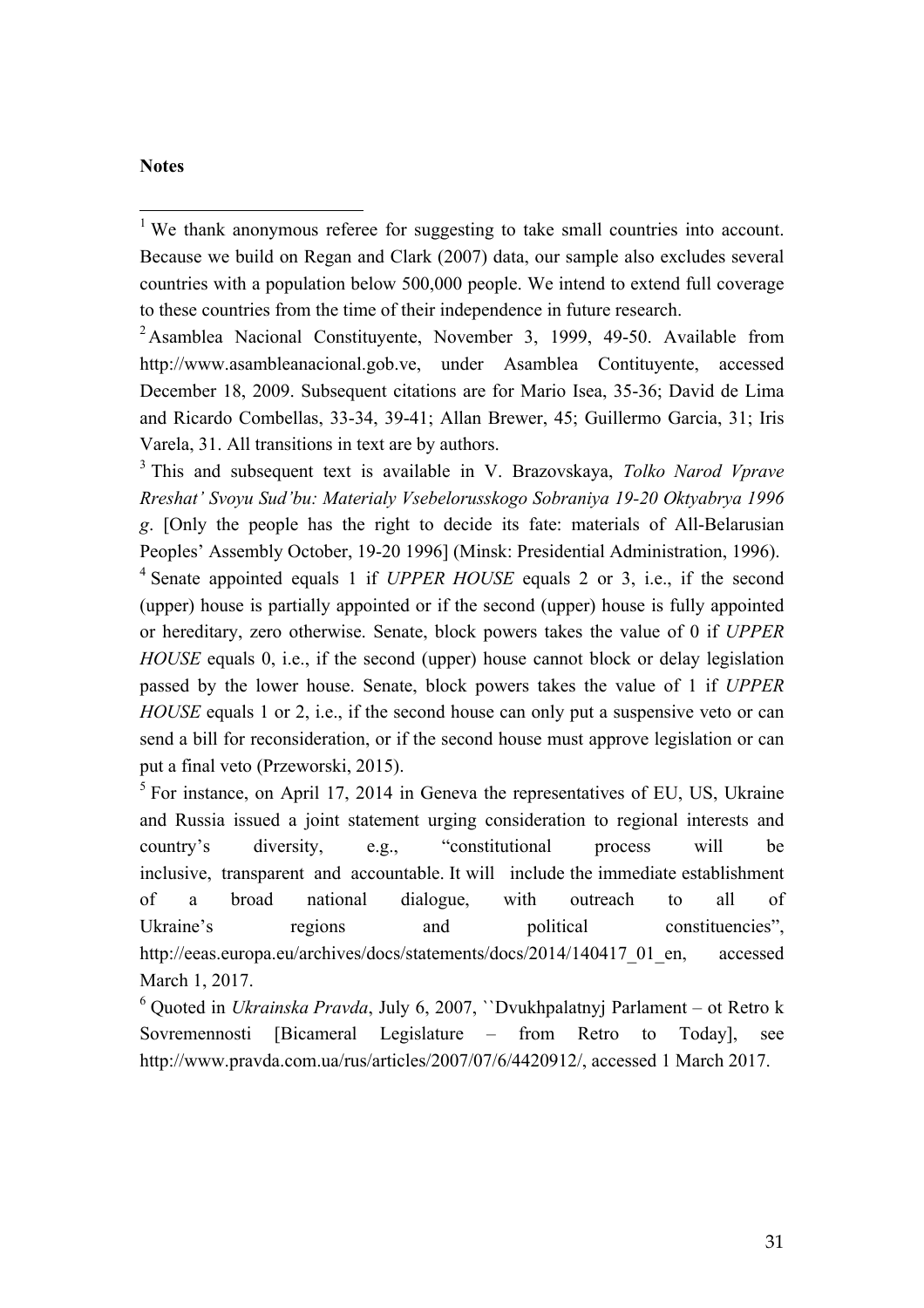#### **References**

- Baldwin, Nicholas. 2001. "Concluding Observations." *Journal of Legislative Studies* 7: 172-175.
- Baturo, Alexander. 2010. "The Stakes of Losing Office, Term Limits and Democracy.'' *British Journal of Political Science* 40(3): 635-62.

Benoit, Ken. 2004. "Models of Electoral System Change." *Electoral Studies* 23: 363- 89.

- Bradbury, John Charles and W. Mark Crain. 2004. "Bicameralism." In *Encyclopedia of Public Choice*. Vol. 2. Ed. Charles Kershaw Rowley and Friedrich Schneider, 39-41. New York: Kluwer.
- Coakley, John. 2014. "The Strange Revival of Bicameralism." *Journal of Legislative Studies* 20: 548-549.
- de Miñón, Miguel Herrero. 1975. "The Passing of Bicameralism." *American Journal of Comparative Law* 23: 236-254.
- Elgie, Robert. 2011. *Semi-presidentialism: Sub-Types And Democratic Performance*. Oxford: Oxford University Press.
- Fall, Ismaila Madior. 2009. *Évolution constitutionnelle du Sénégal. De la veille de l'Indépendance aux elections de 2007*. Paris: Karthala.
	- Geddes, Barbara, Joseph Wright and Erika Frantz. 2014. "Autocratic Breakdown and Regime Transitions: A New Data Set." *Perspectives on Politics* 12: 313- 331.
	- Gibson, Gordon. 2004. *Challenges in Senate Reform: Conflicts of Interest, Unintended Consequences, New Possibilities*. Vancouver: The Fraser Institute.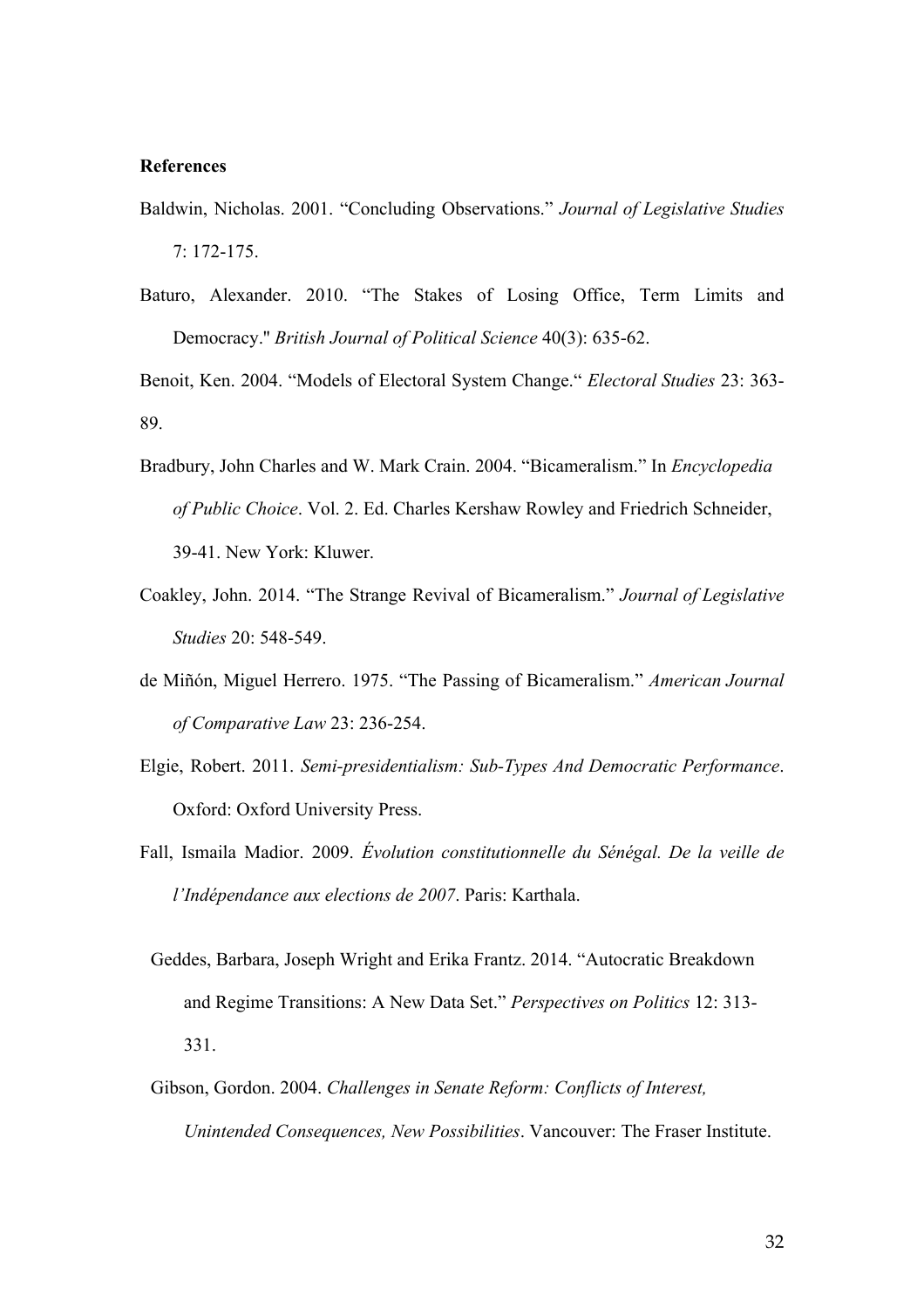- Heller, William and Diana Branduse. 2014. The Politics of Bicameralism. In *The Oxford Handbook of Legislative Studies,* ed*.* Shane Martin, Thomas Saalfeld and Kaare Strøm. Oxford: Oxford University Press, 322-251.
- Hesseling, Gerti. 2010. Le Sénat au Sénégal, une attraction secondaire? (Afrilex, 2010) available at: http://afrilex.u-bordeaux4.fr/le-senat-au-senegal-uneattraction.html, accessed 12 June 2015.
- Joyal, Serge. 2003. *Protecting Canadian Democracy: The Senate You Never Knew*. McGill-Queen's University Press.
- Lijphart, Arend. 1984. *Democracies: Patterns of Majoritarian and Consensus Government in Twenty-one Countries*. New Haven, CT: Yale University Press.
- Luchaire, François. 1998. *Naissance d'une Constitution: 1848*. Paris: Fayard.
- Massicotte, Louis. 2001. "Legislative Unicameralism: A Global Survey and a few Case Studies." *Journal of Legislative Studies* 7: 151-170.

Niang, Mody. 2006. *Qui est cet homme qui dirige le Sénégal?* Paris: L'Harmattan.

- Norton, Philip. 2007. "Adding Value? The Role of Second Chambers." *Asia Pacific Law Review* 15: 6-8.
- Norton, Phillip. 2004. "How Many Bicameral Legislatures Are There?" *Journal of Legislative Studies* 10(4): 1-9.
- Patterson, Samuel and Anthony Mughan. 1999. *Senates: Bicameralism in the Contemporary World*. Columbus: Ohio State University Press.
- Przeworski, Adam. 2015. "Acquiring the Habit of Changing Governments through Elections." *Comparative Political Studies* 48(1): 101-129.
- Regan, Patrick and David Clark. 2007. "The Institutions and Elections Project." http://www.binghamton.edu/political-science/institutions-and-electionsproject.html.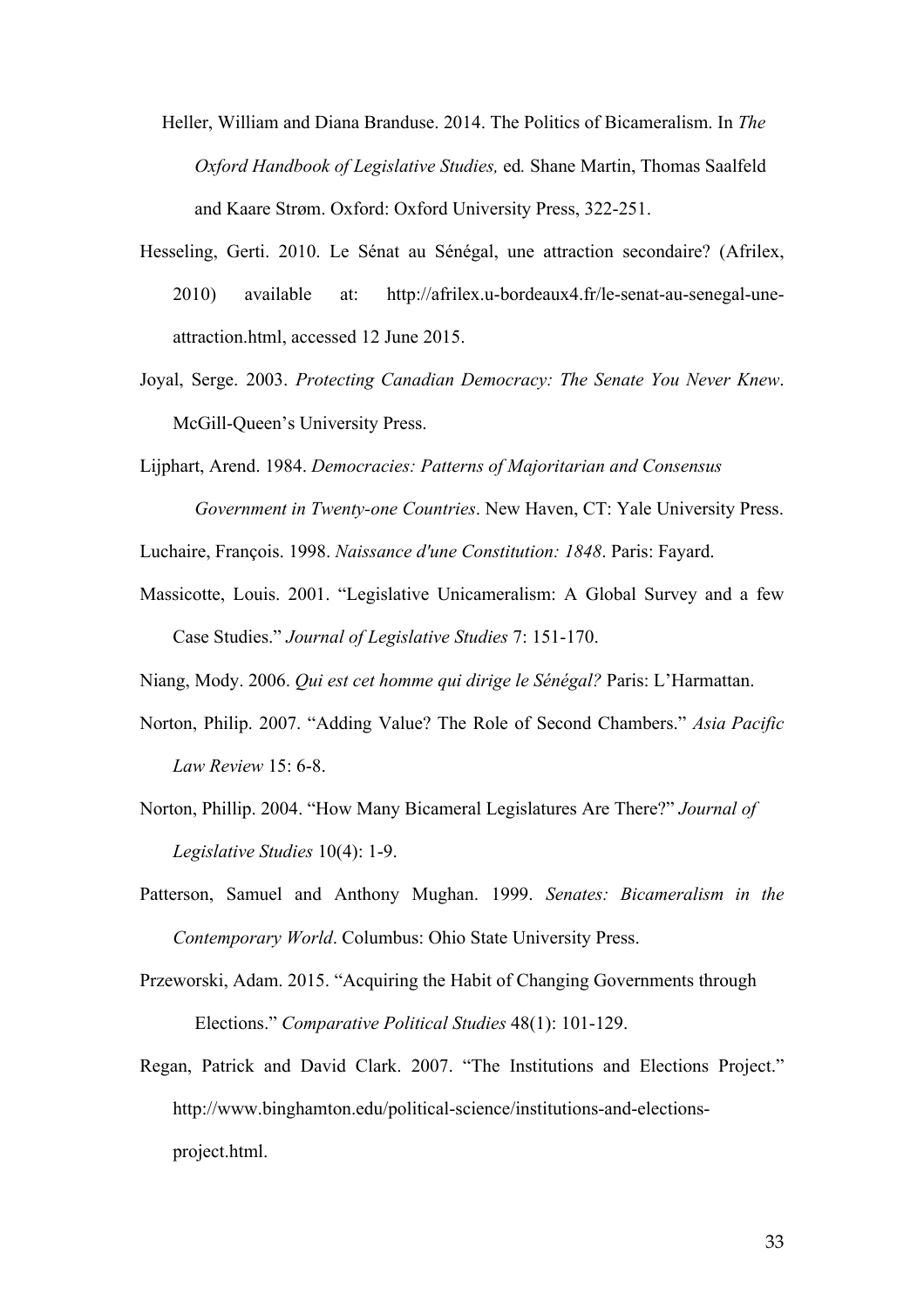- *RTE*. 2009. "FG Would Abolish Seanad Kenny." https://www.rte.ie/news/2009/1017/123091-politics/ (October 19, 2009), accessed 30 April 2016.
- Russell, Meg. 2001. "What Are Second Chambers For?" *Parliamentary Affairs* 54: 442-458.
- Russell, Meg. 2000. *Reforming the House of Lords: Lessons from Overseas*. Oxford: Oxford University Press.
- Shell, Donald. 2001. "The History of Bicameralism." *Journal of Legislative Studies*  $7(1): 5-18.$
- Silitsky, Vitaly. 2005. "Preempting Democracy: The Case of Belarus." *Journal of Democracy* 16(4): 83-97.
- Smith, E. Anthony. 1992. *House of Lords in British Politics and Society, 1815-1911*. London: Longman.
- Tsebelis, George, and Jeannette Money. *Bicameralism*. New York: Cambridge University Press, 1997.
- The Council on Foreign Relations. 2005. *In Support of Arab Democracy: Why and How*. New York: The Council on Foreign Relations.
- Thiam, Assane. 2007. "Une Constitution, ça se revise!" Relativisme constitutionnel et État de droit au Sénégal." *Politique africaine* 108: 145-153.
- Uhr, John. 2008. Bicameralism. In *The Oxford Handbook of Political Institutions,* ed. Binder, Sarah, R. A. W. Rhodes, and Bert A. Rockman. Oxford: Oxford University Press, 474-494.

Wheare, Kenneth. 1968. *Legislatures*. Oxford: Oxford University Press.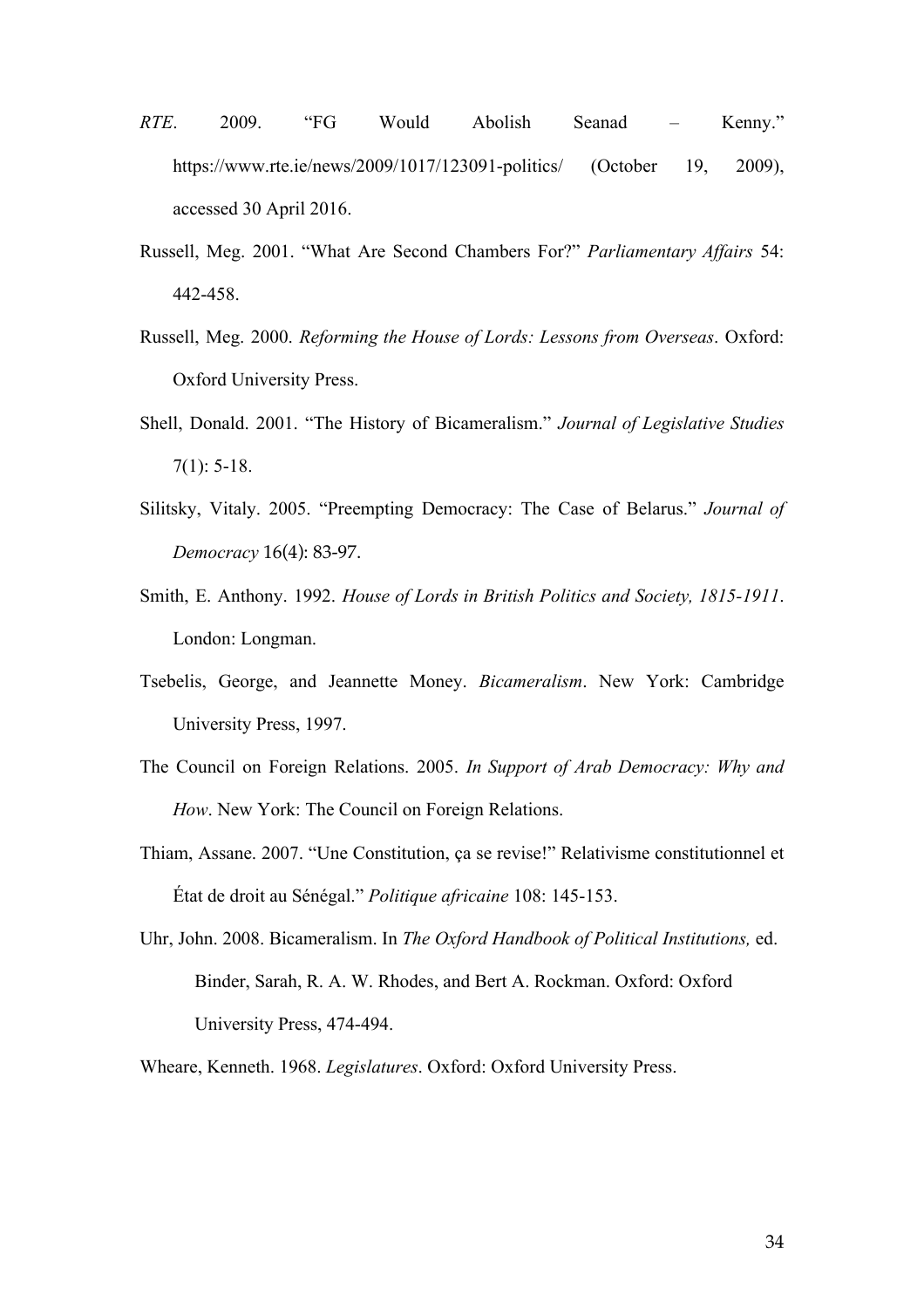

**Figure 1: Bicameralism in the World in 2016**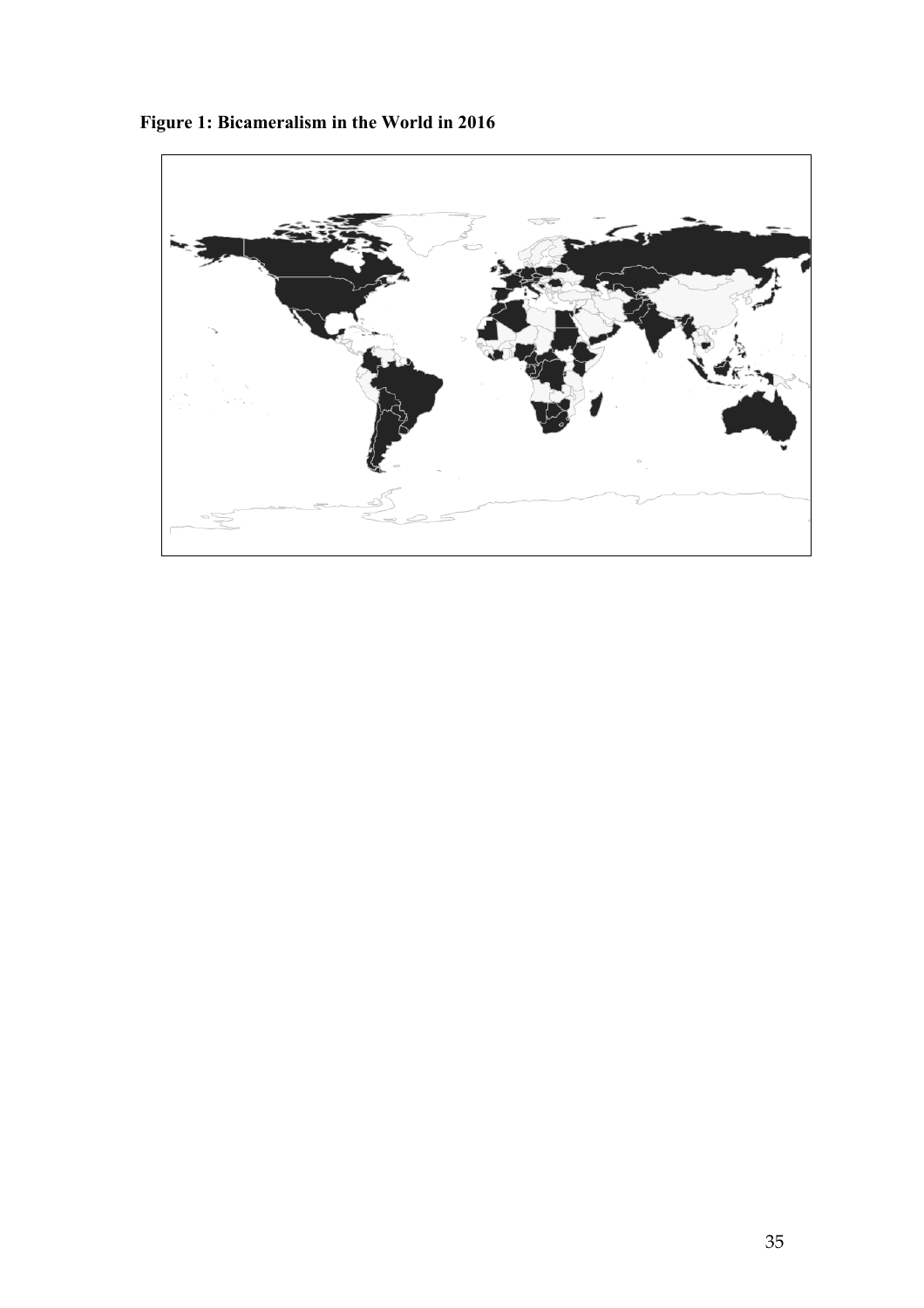

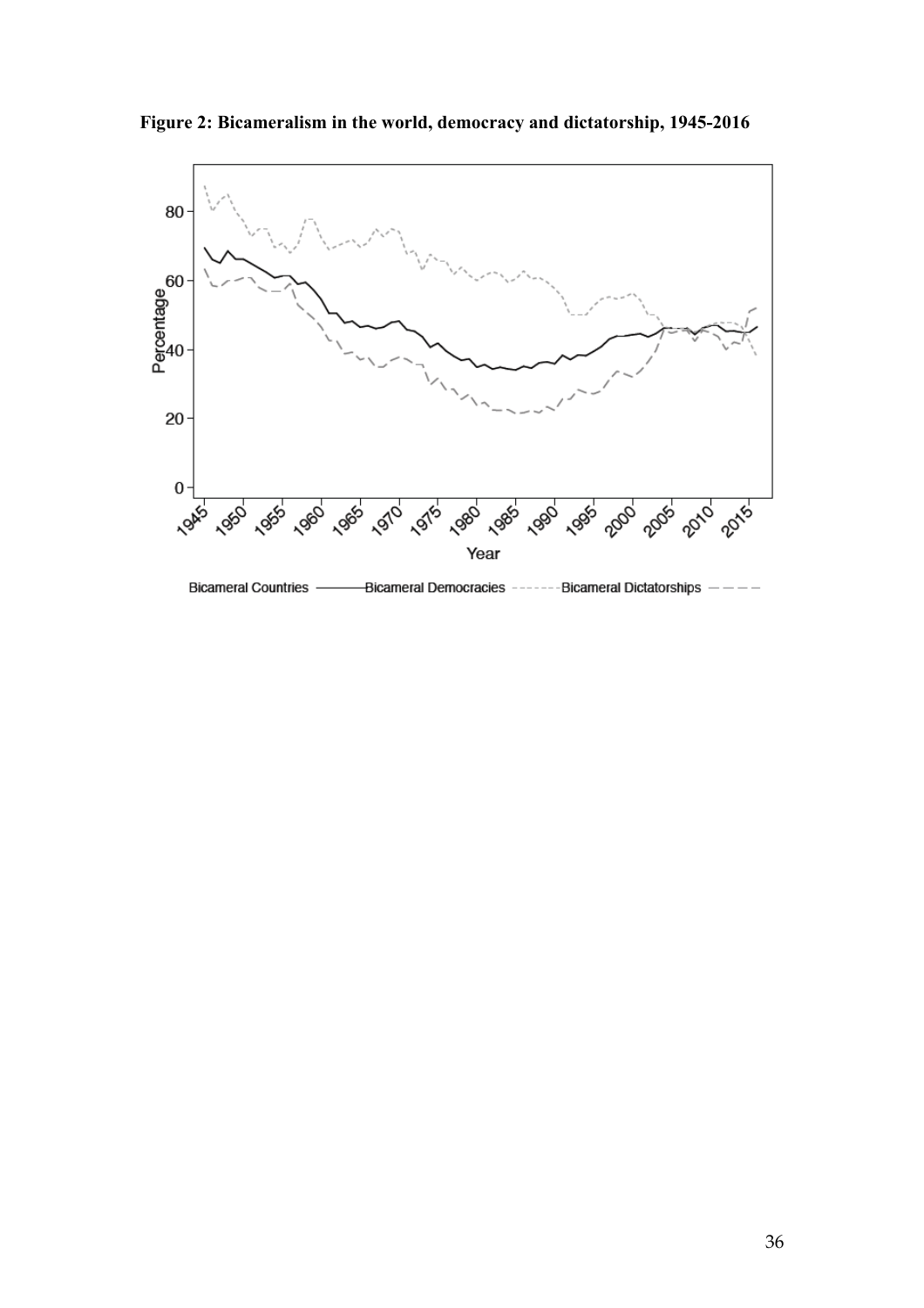**Figure 3: The creation and abolition of bicameral legislatures in democracies and non-democracies, 1945-2016**

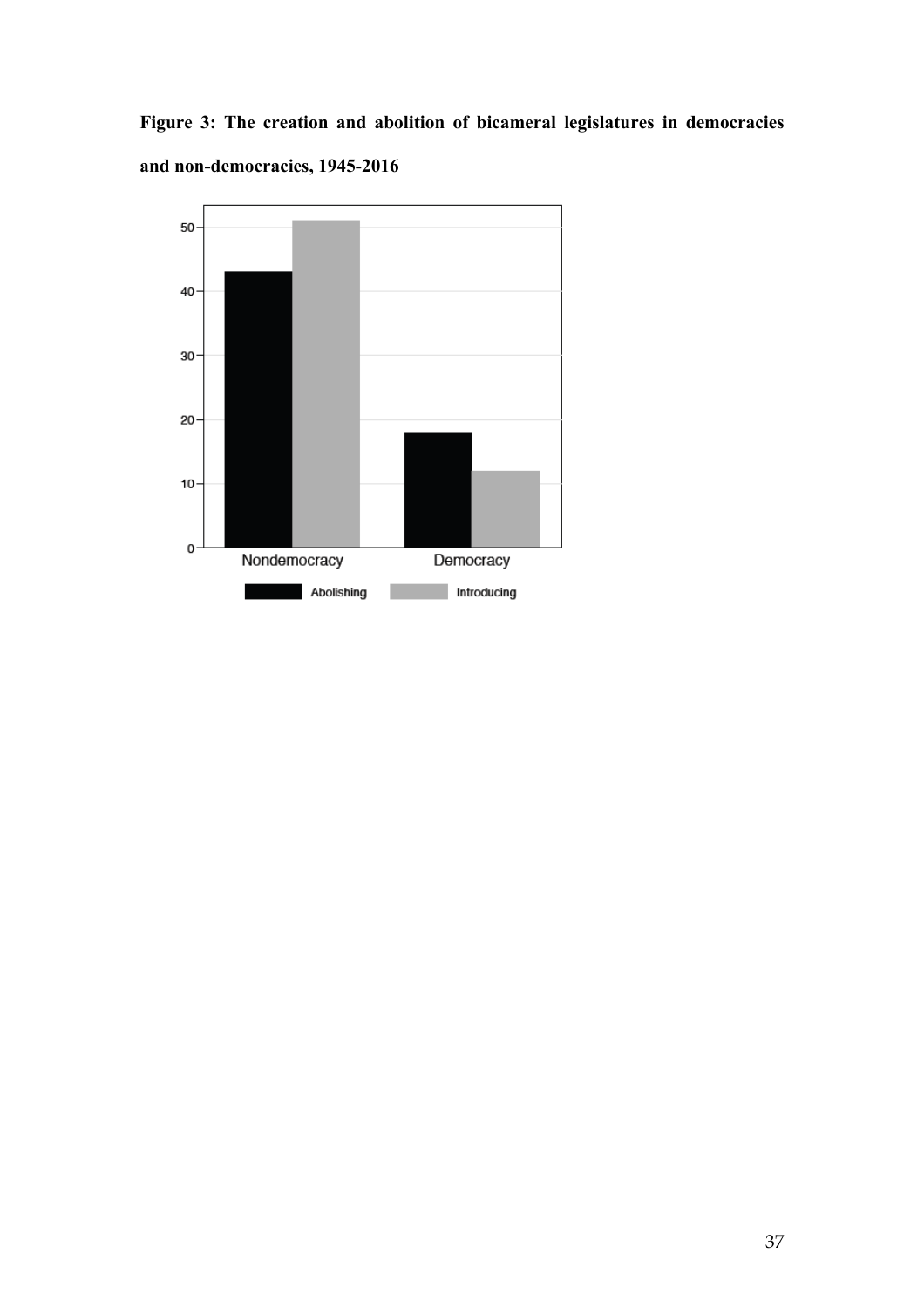**Figure 4: Number of changes in bicameralism in democracies and nondemocracies, 1945-2016**